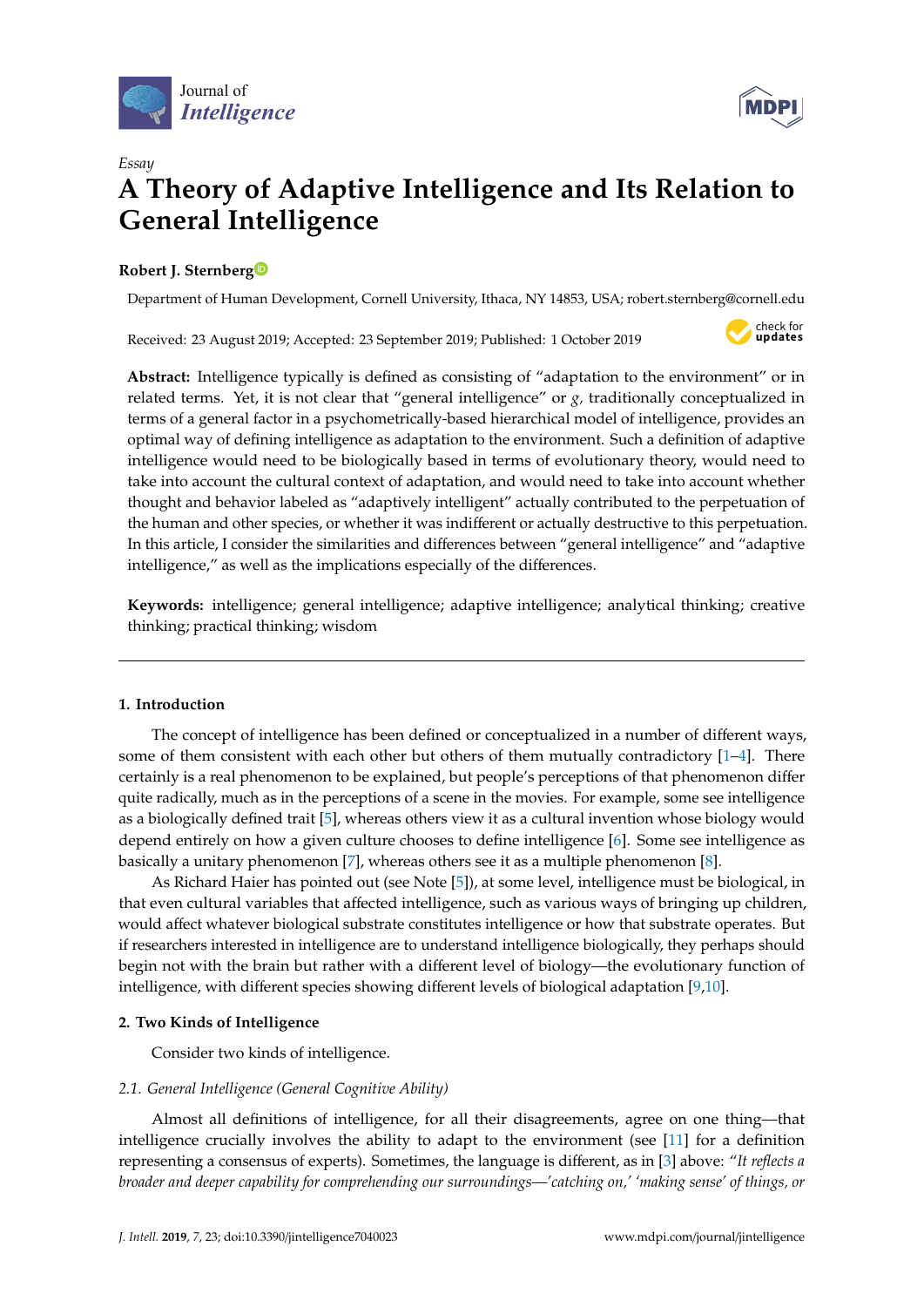*'figuring out' what to do*" (p. 13). But a common feature of the skills is that they involve adaptation to the environment. For example, skills such as "learning from the environment" or "reasoning about the environment" may be used in the wording of one definition or another, but one learns and reasons from and about the environment in order to adapt to it.

Without adaptation, one has little or nothing resembling intelligence. Imagine, for example, people who did well on intelligence tests created by scientists in a particular culture but who acted in ways that hastened their own demise and that of what might have been their future progeny. For example, perhaps they constantly started wars that regularly resulted in the genocide of their real or imagined opponents. Such actions would defy any rational and biologically-based Darwinian definition of intelligence as adaptation to the environment.

In the fictional tale of Superman, the people of Krypton ignored the warnings of a distinguished scientist, Jor-el, that their planet was about to explode. As a result, at least in the original version of the Superman tale, they all died (except for Jor-el's son, Kal-el, who later became Superman on Earth). Whatever their scores on a Kryptonian intelligence test, allowing themselves to die en masse would seem contrary to any definition of intelligence as adaptation. Allowing a potentially avoidable mass extinction of one's own species, as well as, of course, oneself, would seem like the ultimate act of biologically maladaptive behavior. Later I will argue that much current behavior on Earth is not so different from that on the fictional Krypton.

The principal argument of this article is that the term "intelligence" has come to be used to describe a construct that is related only vaguely, if at all, to intelligence as adaptation. Despite the definition of intelligence as adaptation, the usual use of the term has little to do with adaptation, at least in a biological sense. To be specific, the word "intelligence" has been used for more than a century to refer to a fairly standardized set of cognitive abilities, as first defined by Charles Spearman [\[12\]](#page-12-10), elaborated upon by Louis Thurstone [\[13\]](#page-12-11), and later further elaborated upon and systematized by John Carroll [\[14\]](#page-12-12), among others. In this model, as Carroll posed it, and as is quite widely accepted today in an updated form distinct from what Carroll originally presented and called the CHC (Cattell–Horn–Carroll) model [\[15\]](#page-12-13), intelligence is conceived of hierarchically, with *general intelligence* (g), or general cognitive ability (GCA), at the top of a hierarchy, with narrower abilities at each successive level of a hierarchy, conceived of in the Carroll and CHC models as having three levels (see also [\[16\]](#page-12-14) for a discussion of the difference between the Carroll model and the CHC model). This is, more or less, the intelligence that intelligence tests measure [\[17,](#page-12-15)[18\]](#page-12-16). It includes cognitive skills such as those involved in vocabulary acquisition and knowledge, inductive reasoning, spatial visualization, memory, and perceptual speed [\[19\]](#page-12-17). Different models involve different degrees of differentiation [\[20\]](#page-12-18) or organization [\[21\]](#page-12-19), but the skills highly overlap across models and across tests [\[22\]](#page-12-20).

## *2.2. Adaptive Intelligence*

In this article, I will discuss intelligence in what I believe is its true biological sense. My argument is not that intelligence is 100% biological—it is also affected by other variables at different levels of analysis, such as cultural ones. Rather, the argument is that whatever variables may affect intelligence, it is at its core a concept that concerns adaptive behavior. But in order to avoid confusion, I will refer to the proposed concept of intelligence as *adaptive intelligence*—intelligence that is used in order to serve the purpose of biological adaptation, which, for humans, always occurs in, and hence is mediated by, a cultural context. I will distinguish adaptive intelligence from the above-discussed general intelligence or general cognitive ability, which is the first (highest-order) factor in hierarchical models of cognitive abilities. I will argue that, in large measure, "general intelligence" in the sense we use it is largely culturally, not biologically, defined.

In biology, "adaptation" is a "process by which an animal or plant species becomes fitted to its environment; it is the result of natural selection's acting upon heritable variation" [\[23\]](#page-13-0). Later, I will refer to this definition as referring to narrow adaptation.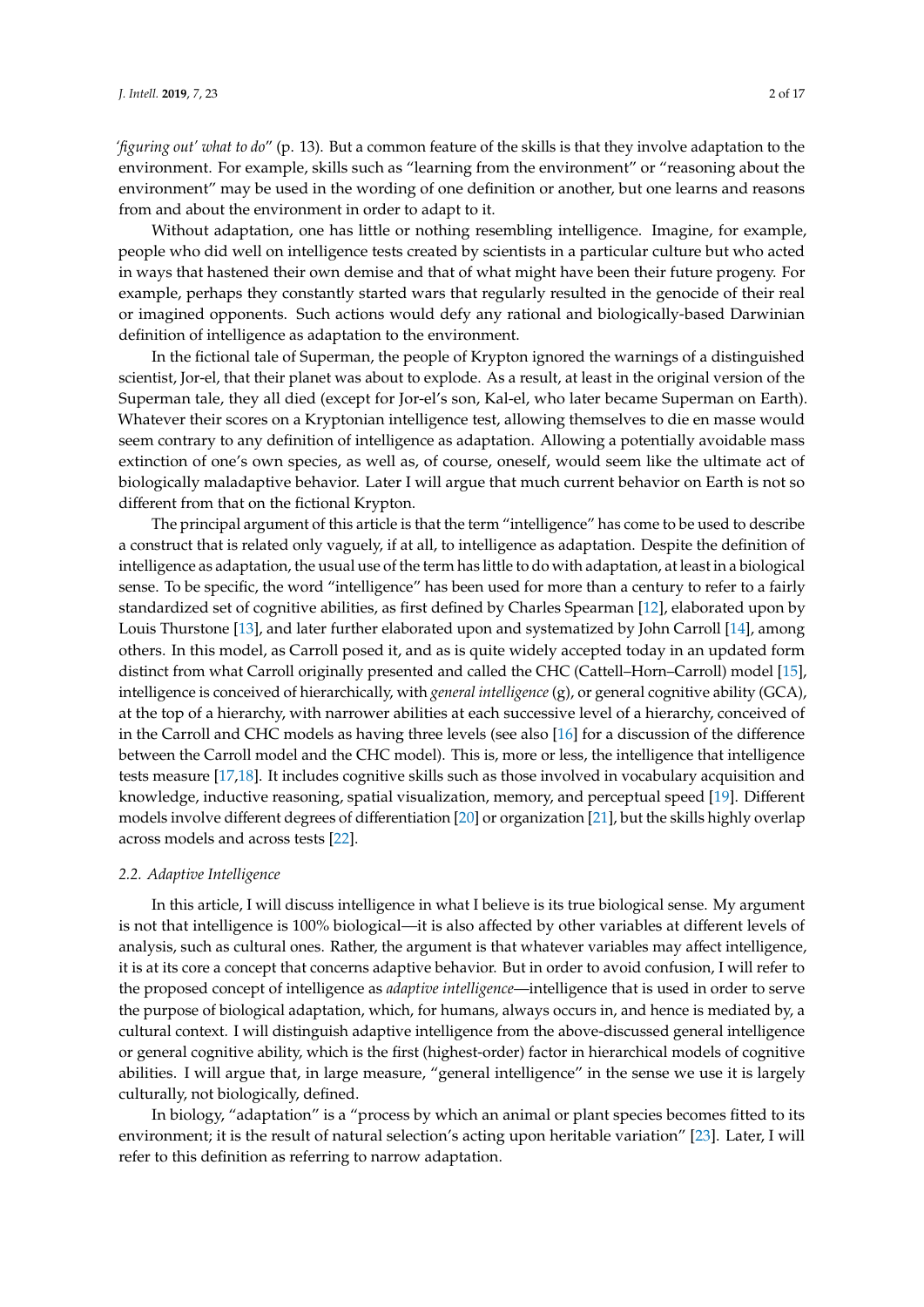There are other ways to look at biological adaptation. For example, a view of biological adaptation as egoistic might be to view it as preservation only of one's own set of genes [\[24\]](#page-13-1). For the purposes of this article, it will not matter whether it is the species' or one's own gene pool that is put at risk. The arguments to be made will apply in either case.

General intelligence, as measured by Western psychometric tests and cognitive tasks, is not a necessary condition for adaptive intelligence across cultures. The reason is that, for many people, Western tests and tasks are not good measures even of general intelligence. This is not to say that no processes of intelligence are universal. I have argued that the processes of general intelligence, as illustrated by metacomponents, or executive processes, underlie all forms of intelligent behavior and are the same across cultures—recognizing the existence of a problem, defining the nature of the problem, mentally representing the problem, formulating a strategy to solve the problem, monitoring the strategy's effectiveness during problem solution, and evaluating the effectiveness of the strategy after problem solution [\[25\]](#page-13-2). Moreover, certain kinds of information processing, for example, through working memory or sharing of attention, as described by current cognitive theories [\[26](#page-13-3)[–28\]](#page-13-4), certainly are highly relevant to understanding general intelligence across cultures. But how these processes play out "intelligently" can differ widely across cultural settings. IQ tests and cognitive tasks as we know them provide one way in which these processes can play out—as it happens, in the modern Western cultures of many of the readers of this article. However, as I have pointed out previously, and in some detail [\[29\]](#page-13-5), although the processes are the same across cultures, the ways in which they manifest themselves and hence can be properly measured to be culturally relevant are not the same. The processes, as they are manifested in behavior, may differ greatly across cultures. On this view, it is important to distinguish between the processes of general intelligence and how those processes are measured, and to recognize that what we view as adequate measures in one place may not be adequate in another place. Different tests may be needed in different cultural settings accurately to measure general (or any other kind of) intelligence.

Our research has shown, for example, that practical and general (academic) intelligence are only very weakly correlated [\[30](#page-13-6)[,31\]](#page-13-7), even in the United States. If we extend this argument outward, to people of very different cultures, these people use these processes very differently from the way you or I do [\[32\]](#page-13-8), and some of the high-IQ people of our society would and do look pretty stupid in the context of other cultures, such as ones placing a premium on hunting, gathering, ice-fishing, spatial-navigation, or other skills [\[33\]](#page-13-9). From this point of view, it is cultural hubris to suggest that the IQ-based skills as we measure and value them are somehow the fundamental ones. Place many of us even in an inner-city ghetto (or in an active war zone) overnight and we might not survive until the next morning to tell about our experiences, whereas ghetto children or children growing up in war zones, much younger than we are, likely would be there the next morning to tell the tale. Or as an example from our research among Yup'ik Eskimos, we found that even children in middle childhood could be placed in the winter in the frozen tundra and navigate a dog sled through scores of miles, without any obvious landmarks, from one Alaskan fishing village to another. Most of their teachers—and most of us—would die in the attempt [\[34\]](#page-13-10).

The view of intelligence as biological adaptation in a narrow and a cultural sense oversimplifies intelligence. For example, cockroaches have apparently existed for roughly 300 million years, so they have been highly adaptive, at least at a species level. But if they are "intelligent," it would seem to be in a more limited sense than the sense in which we usually refer to intelligence. In particular, I believe that a more capacious view of adaptation would be helpful in explaining why cockroaches, despite their narrow adaptivity, would not be viewed, biologically, as among the more intelligent species. In this regard, I have suggested that "adaptation" be broadly, as opposed to narrowly viewed as involving not only changing oneself to fit the environment, but also as changing the environment to fit oneself (shaping the environment) and finding or creating new environments as needed (selecting environments) [\[35\]](#page-13-11). Cockroaches are adaptive but their ability to shape and select environments, while not negligible, is far more limited than that of species with more adaptive intelligence. In the remainder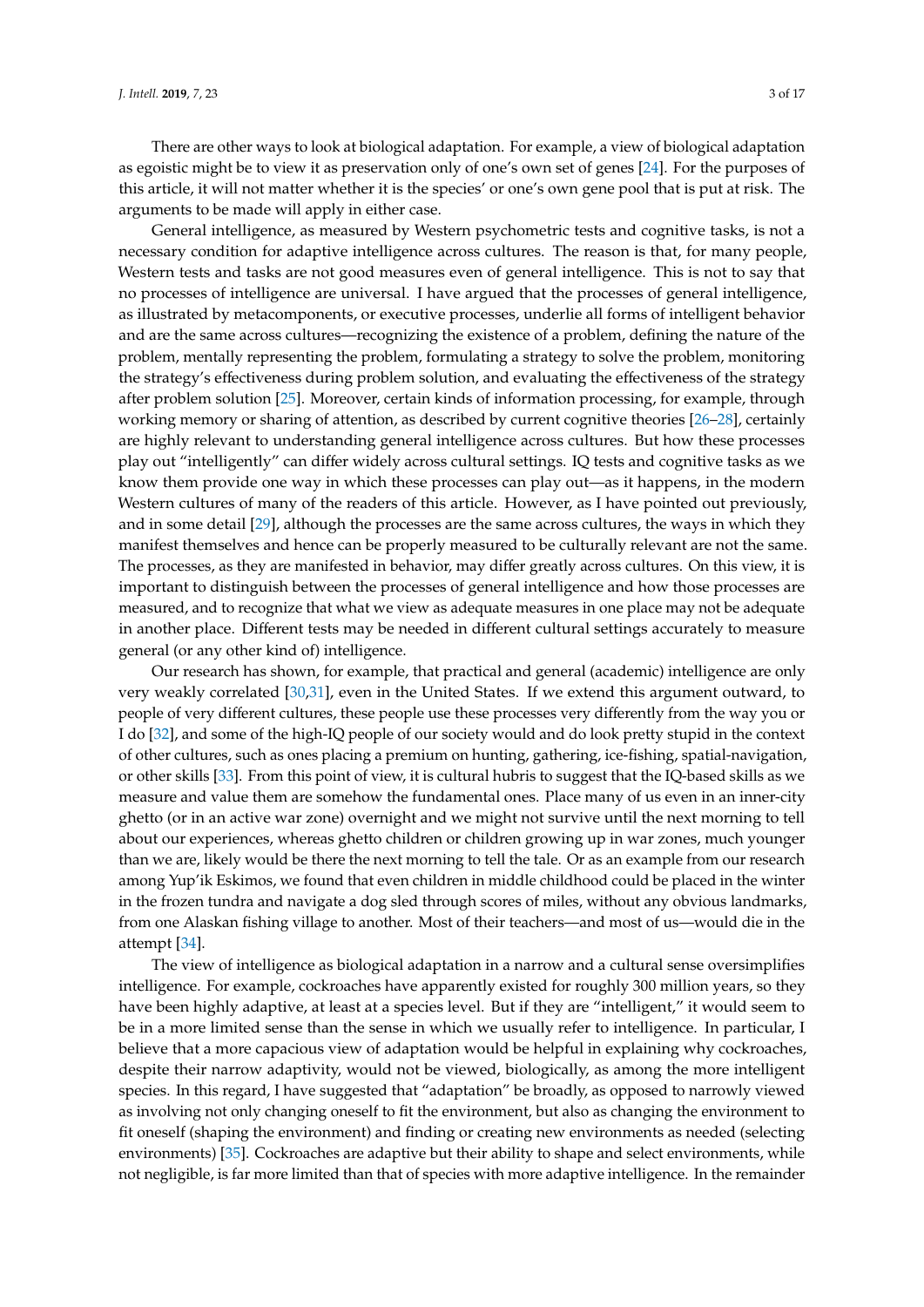The conundrum that arises from the definition of intelligence as adaptation (adaptive intelligence) is a result of two apparently incompatible outcomes: when (a) greater cognitive information-processing capacity (which is generally associated with higher general intelligence—see Notes  $[3,4]$  $[3,4]$ ) is used (b) in ways that reduce adaptation (which is associated with lower adaptive intelligence). Consider some examples.

First, there is a consensus exceeding 95% among climate scientists that humans are acting in ways that exacerbate global climate change [\[36\]](#page-13-12). Carbon-dioxide emissions reached an all-time high in 2018 [\[37\]](#page-13-13). This human-induced climate change, in combination with other factors, is resulting in massive extinction of species, to the tune of one million species [\[38\]](#page-13-14).

One could argue that intelligence as adaptation applies only to one's own species. But the effects of climate change already are resulting in human deaths, for example, through rising heat, hurricanes, tornadoes, typhoons, and flooding resulting as well from other extraordinary weather events. It has been estimated that, in future decades, more than a quarter of a million people may die annually because of global climate change [\[39\]](#page-13-15).

One might argue that general intelligence and related constructs are the only ones necessary to explain inaction on climate change. On this view, smart, scientifically-minded people believe in climate change and not so smart, scientifically illiterate people don't. This view is incorrect, however. In fact, general intelligence and its correlates such as scientific literacy are poor predictors of views on climate change and related phenomena [\[40\]](#page-13-16).

Were human-induced climate change a lone example of species-destructive behavior, one might view it merely as a one-off. Unfortunately, of course, it is a consequence of only one of many species-destructive behaviors exhibited by humans, many of whom are high in general intelligence.

Second, the creation of technology that produces enormous amounts of air pollution (which in turn is linked to climate change) is species-destructive. Air pollution has been linked to approximately 4.2 million human deaths annually, as well as to severe respiratory and other related illnesses [\[41\]](#page-13-17). To put the figure of 4.2 million into proportion, this number exceeds the population of the second largest city in the United States, namely, Los Angeles, California. As it happens, Los Angeles ranks as number one in ozone pollution among all the cities in the United States [\[42\]](#page-13-18). Were air pollution merely annoying, the situation would be unpleasant but not dismal. However, air pollution kills people and also results in stunting of cognitive growth of children [\[43\]](#page-13-19). Air pollution in India caused well over a million deaths in 2017 [\[44\]](#page-13-20).

One could argue, of course, that problems with global climate change and air pollution have nothing to do with intelligence, but rather a lot to do with avarice, desire to promote one's own interests at the expense of the interests of others, ideology, or short-term thinking. To the extent that one views intelligence in terms of general intelligence, this argument might indeed be largely correct. But if one is dealing with adaptive intelligence, the argument does not hold up, because adaptive intelligence by definition requires behaviors that are biologically adaptive in leading to species or genetic survival; creating an uninhabitable planet for ourselves, our children, and future generations beyond is definitely biologically maladaptive, no matter where such behavior falls on the general-intelligence scale, if it falls on that scale at all.

Third, one could go on with other species-extinguishing inventions, such as nuclear weapons, which killed over 100,000 people in Hiroshima and not much short of 100,000 in Nagasaki [\[45\]](#page-13-21). One could argue that killing those people was necessary to save more other people, but how far will this argument extend for potential future use of nuclear weapons by terrorists or rogue states, with the potential for many more to be killed in the future either by the explosions resulting from the weapons or by the "nuclear winter" that follows?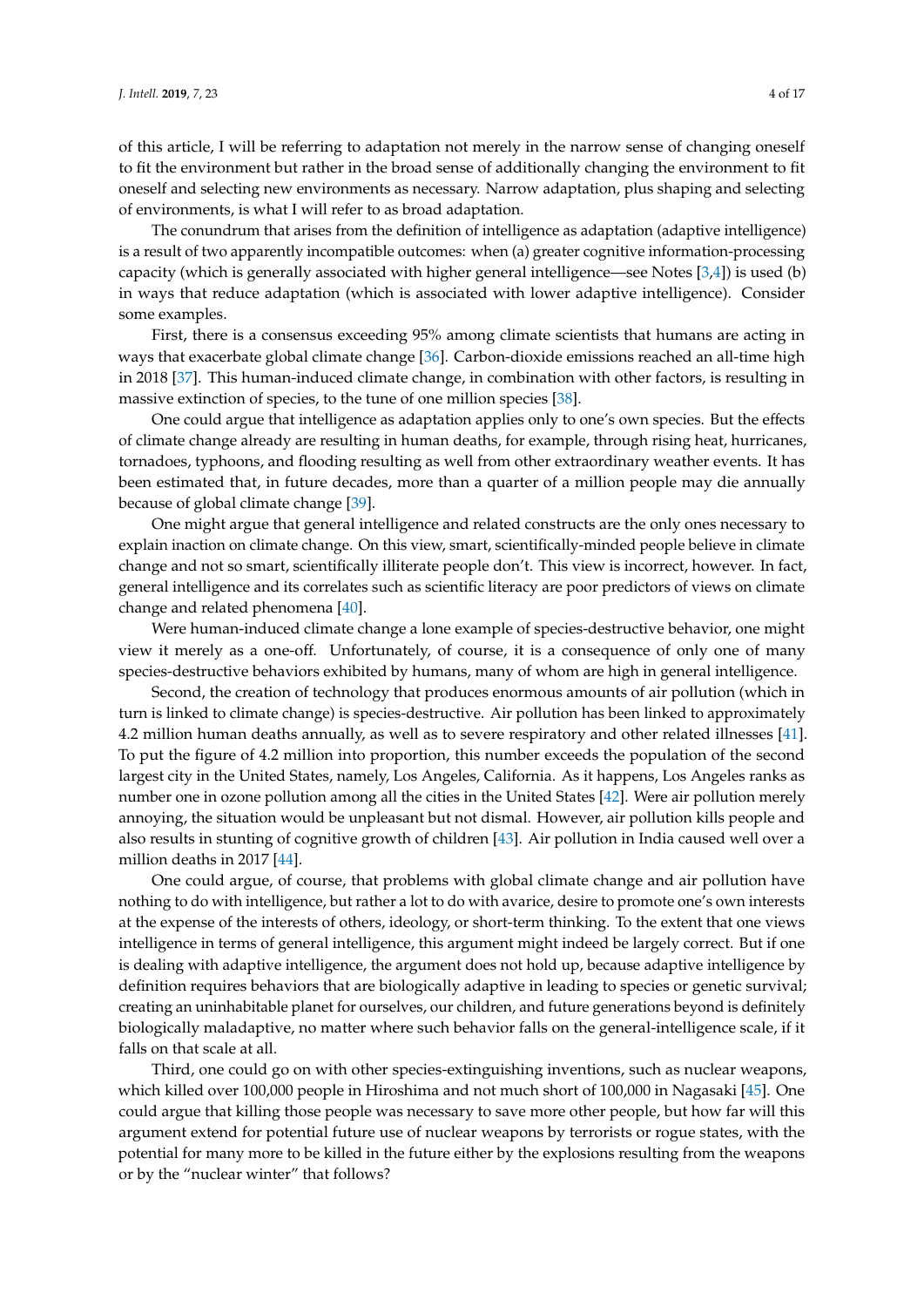Another, fourth impressive feat is that the same species, *Homo sapiens,* which has had members who were generally intelligent enough to create antibiotics also has members who are adaptively unintelligent enough to overuse them and render them ineffective, posing one of the greatest extant threats to global health [\[46\]](#page-13-22). Finally, there are anti-vaxers, many of them highly generally intelligent, whose opposition to vaccination of children, based on pseudo-science, has led to a recurrence of measles, a disease previously thought to be eradicated.

Humans appear to be acting, en masse, in ways that threaten their own adaptation. Some of the more generally intelligent ones are creating the technology that is destructive to the species, whether in the short run or the long run. How can one square the result of their behavior with the notion of intelligence as biological adaptation? It might seem paradoxical that greater general intelligence, and even 30 points of increase in IQ during the 20th century [\[47\]](#page-14-0), would lead to behavior that ultimately is species self-destructive and thus lower in adaptive intelligence. How does one resolve the paradox? Several resolutions could be imagined.

# **3. Resolutions of the Paradox of Apparent High General Intelligence and Species-Maladaptive Destructiveness**

High general intelligence and species-maladaptive destructiveness—low adaptive intelligence could be viewed as compatible if one of several resolutions of the apparent paradox were proposed.

#### *3.1. There Is No Paradox: General Intelligence Has Nothing to Do with Biological Adaptation*

One argument would be that general intelligence simply is orthogonal to biological adaptation—that the one has nothing to do with the other. If one is all right with a species being so intelligent that it extinguishes itself, then perhaps this argument can hold up. The problem is that, sooner or later, there will be no one left to decide whether the argument was indeed valid. If the purpose of intelligent thinking—learning, remembering, reasoning, problem solving, decision making—is not adaptation to the environment, then what is its purpose? What is intelligence for, if not adaptation?

## *3.2. There Is No Paradox: General Intelligence Is about Individual, Not Collective Adaptation*

One possibility is the assertion that general intelligence pertains not to adaptation at the species or other such level but rather to adaptation at the individual level. Thus, the argument would be that general intelligence is what enables an individual to adapt to his or her individual environment or set of environments. This seems to be the solution that has been taken by default by the field of general-intelligence research, where criteria tend to be related to individual performance, such as test scores, grades in school, individual performance ratings at work, and the like. However, this solution is problematical for several reasons.

First, as has become abundantly apparent through the literature on general intelligence, there is no clear definition of "individual adaptation". The result has been a series of less than fully satisfactory criteria supposed to measured individual adaptation or success that have been used to validate general-intelligence tests. Criteria seem to have been chosen for ease of measurement, for convenience, and for utilitarian conformity to a Western sociocultural norm of success, as in this statement [\[48\]](#page-14-1): "*The measurement of intelligence—which has been done primarily by IQ tests—has utilitarian value because it is a reasonably good predictor of grades at school, performance at work, and many other aspects of success in life (Gottfredson, 2004; Herrnstein &Murray, 1994)*" (p. 131) (see also Notes [\[3](#page-12-9)[,49\]](#page-14-2)).

These and related criteria may be valued by people in our culture but may be less valued by people in other cultures, where adaptive tasks are different. Correlations of quality of behavior with general intelligence that are positive in our culture may even be negative in other cultures [\[50](#page-14-3)[,51\]](#page-14-4). Thus, to state that the tests measure intelligence because they correlate with specific individual outcomes may tell us more about what kinds of behavior our culture values than about what intelligence is. In other cultures, skills in hunting, figuring out how to stay warm, fishing, gathering, avoiding parasites and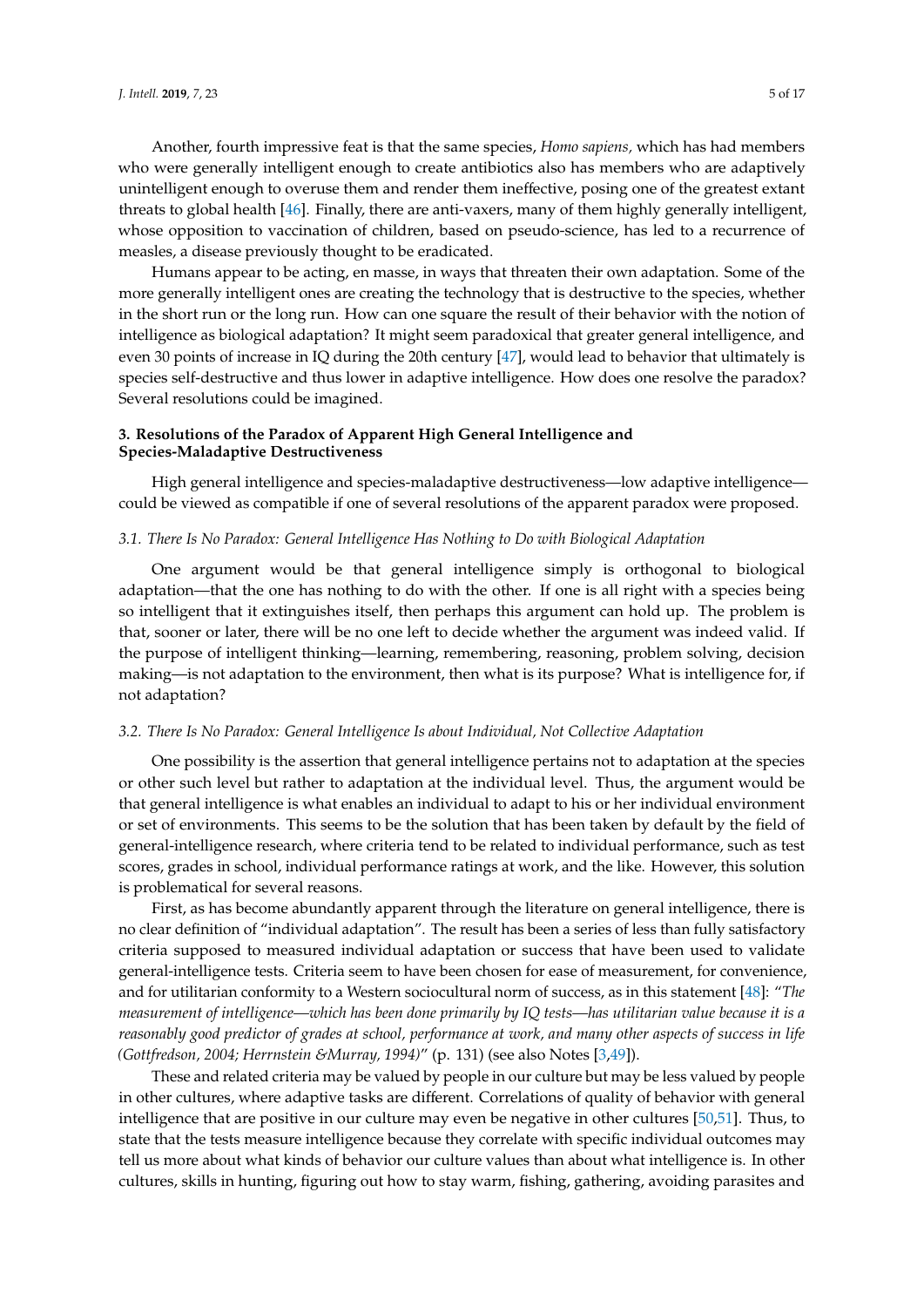larger predators, or building a safe dwelling might be far more important to intelligence as a matter of culturally-bound success. Indeed, skill in avoiding predators can become important unexpectedly, as when a hostile force takes over one's place of dwelling (which has happened in many nations or nation-equivalents around the world, dating back to prehistoric times). The skills for avoiding the predators may be more linked to practical intelligence—tacit procedural knowledge for getting along in the world—than to the kind of analytical intelligence measured by typical intelligence tests [\[52,](#page-14-5)[53\]](#page-14-6). The general point, though, is that external validation of intelligence tests draws upon culturally-valued criteria, and these criteria differ across cultures, as do the acts considered to be adaptively intelligent. Interestingly, general intelligence has increased over the years, whereas adaptive intelligence well may not have.

Flynn [\[54\]](#page-14-7) related the increase of IQs (which are largely although not entirely proxy measures of general intelligence) during the 20th century to the increased abilities of people over the course of that century to adapt to the demands of a world that increasingly requires hypothetical questions about the world as it might exist. But not all cultures have viewed such hypothetical reasoning as important or even as adaptive. Further, culture matters a lot in terms of what makes a person adaptively intelligent. Luria, for example, demonstrated that Asian peasants in the former Soviet Union did not perform well on typical cognitive tasks requiring hypothetical reasoning because of the peasants' refusal to accept the tasks as they were presented [\[55,](#page-14-8)[56\]](#page-14-9). They did not want to engage in what Narvaez [\[57\]](#page-14-10) called "detached imagination," or reasoning with hypotheticals. Asked to imagine a state of the world different from the state of the world in which they live or conceivably might live, they simply rejected the reasoning task as silly and misguided. Some might view these people as not very intelligent. But those who do not think in such hypothetical terms may, in turn, have other skills that most of us today do not possess. Gladwin [\[58\]](#page-14-11), who studied the Puluwat people inhabiting the Caroline Islands in the South Pacific, discovered that the individuals were totally able to master domains of knowledge relevant to their world, including weather and wind, ocean currents, and positions of the stars. They were able to integrate this knowledge with their mental maps of the islands to become skilled navigators who were highly competent and appropriately respected in the world in which they lived. In a related vein, what you and I might think of as sophisticated logical thinking—for example, sorting taxonomically (as in classifying a sparrow as being a kind of bird)—might be viewed as unsophisticated by the Kpelle [\[59](#page-14-12)[–62\]](#page-14-13). Their functional performance on tasks requiring sorting into categories corresponded to the demands that were omnipresent in their daily life (as in a sparrow flying through the sky). Moreover, those of us living in technologically advanced societies have lost many of the skills that are present and even required by life in First Nation communities in Canada [\[63\]](#page-14-14). We fail to recognize natural patterns—of plants, wildlife, weather—that are apparent to them through what Gardner [\[64\]](#page-14-15) would call their naturalist intelligence.

The examples above illustrate the importance not only of individual- and species-level adaptation, but also the importance of what might be viewed as a tribal level of adaptation. One might have thought that World War II would have shown the potential horrors of tribalism, but today, tribalism appears to be back with a vengeance, for example, in politics [\[65\]](#page-14-16) and even in academia [\[66\]](#page-14-17). Today, tribalism is still encouraged, especially by toxic political leaders seeking to enhance their power by pitting groups against each other and even by encouraging one (often imagined) tribe against another [\[67\]](#page-14-18). Psychometric tests do not capture the non-adaptive elements of the tribalism to which even generally intelligent academics are susceptible (e.g., in their pecking orders for different academic disciplines or subdisciplines).

One might be tempted to view a typical psychometrically-based approach to validating intelligence tests as somehow more "objective" and detached than an approach that takes culture into consideration. But the criteria used to psychometrically validate intelligence have their own issues, not only of objectivity, but of whether they truly show validity. Consider some of these criteria that are commonly used in test validation.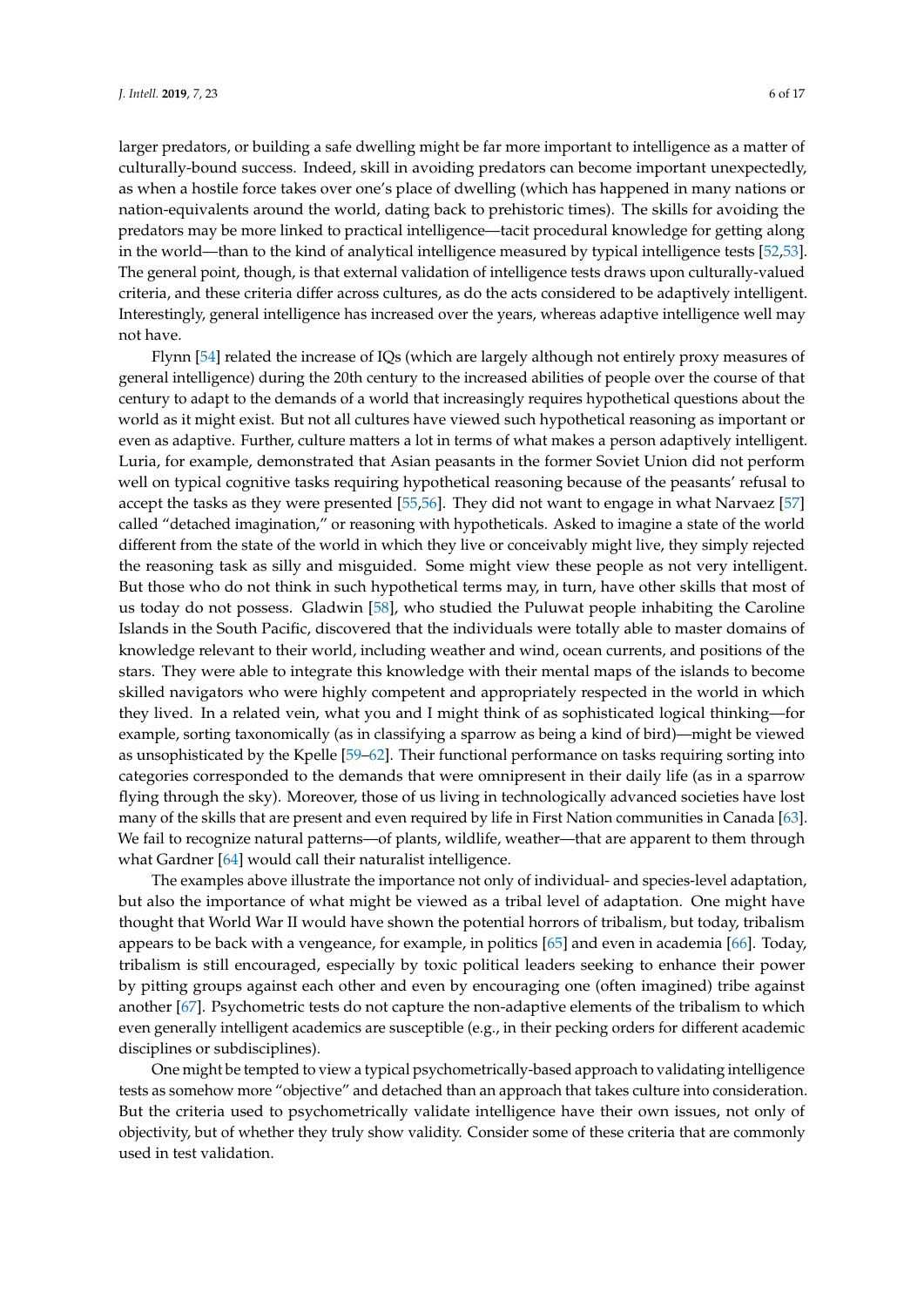One criterion commonly used to validate general-intelligence tests—correlating scores on a new general-intelligence test with scores on old general-intelligence tests—is problematical. Such a procedure would assume the operational definition that it is trying to validate, namely, that intelligence tests—any of them—actually measure intelligence. The circularity of Edwin Boring's definition of intelligence as what intelligence tests measure [\[68\]](#page-14-19) has been pointed out many times [\[69](#page-14-20)[,70\]](#page-14-21). In this case, one creates tests to measure intelligence, however it is defined, and then circularly defines intelligence by whatever it is that the tests measure. One could have hundreds or thousands of such correlations at high levels, and yet have no real validation of whether what intelligence tests measure is in fact intelligence as opposed to some other cognitive construct, "general cognitive ability," that is related to success in many academic as well as everyday-world endeavors.

Intelligence researchers have known for more than a century that all tests of general cognitive ability, whether or not it is "intelligence," are highly intercorrelated [\[71\]](#page-14-22). One is assuming that they measure intelligence, but such an assumption is a large leap of faith—it is not tantamount to a proof, unless one makes the Boring-type circular argument that intelligence tests measure intelligence because they measure general cognitive ability, and intelligence is general cognitive ability because that is what the tests test. Factor-analytic studies provide internal validation for a hierarchical theory, but what is not as clear is, theory of what?

Many kinds of abilities tend to hang together, as in Carroll's model and the CHC model, as described above, and even in the more radical work of Howard Gardner [\[72\]](#page-14-23). The fact that people who have certain high skills in a given domain tend to have high skills in other aspects of that domain suggests that the skills form a general factor of something, but not necessarily a general factor of intelligence as adaptation.

A second criterion against which intelligence tests are validated is school grades. But academic performance in school at any level is a weak criterion for validating a test of intelligence [\[73\]](#page-14-24). The tradition of using school grades as a criterion is probably in part an historical accident, stemming from Alfred Binet and Theodore Simon's use of school performance as a built-in criterion for validating the usefulness of an intelligence test [\[74\]](#page-14-25). Further, school performance is, in a sense, "low-hanging fruit" in that it is easy to measure. In many cultures, school performance is not particularly valued or even may be devalued [\[75\]](#page-14-26). Of course, some cultures do not even have formal schooling, which in the course of human history, is a fairly recent invention. If one uses school grades as a criterion for validating an intelligence test, one is buying into a cultural value system—school grades are important and a valid indicator of intelligence—that may not be all that widely shared across time and space. Moreover, success in getting elevated school grades certainly depends on much more than intelligence and may depend more on traits that are counter to what may lead to success in later life, such as great skill in working in groups (forbidden on intelligence tests and in most schoolwork), than on working individually. In much of life, it is not enough or may even be counterproductive merely to do what one is told to do and do it well. Further, even where school grades are used, their importance with regard to life success is at least questionable. There is an obvious difference between doing well in school and succeeding, in any meaningful sense, for the remainder of one's life. For some valedictorians, being first in their graduating class is their last major life success.

A third criterion against which intelligence tests have been validated is age. It makes sense that raw intelligence would increase with age. But so do height, weight, and number of adult teeth. Of course, at some point, these all stop increasing, but then, so apparently does intelligence. Thus, age, at least up to age 18 years or so, would seem to be a reasonable but weak criterion against which to validate an intelligence test.

A fourth criterion constitutes a variety of measures of professional success. Once again, these criteria are extremely culturally bound. Is annual income important, and if so, to whom? Is success in all jobs an important indicator of intelligence, or just some jobs, or really, any jobs? What value system leads some jobs (e.g., lawyer) to be viewed as more highly related to intelligence than other jobs (e.g., farmer), a situation that might be reversed in another culture? How is success to be measured? If an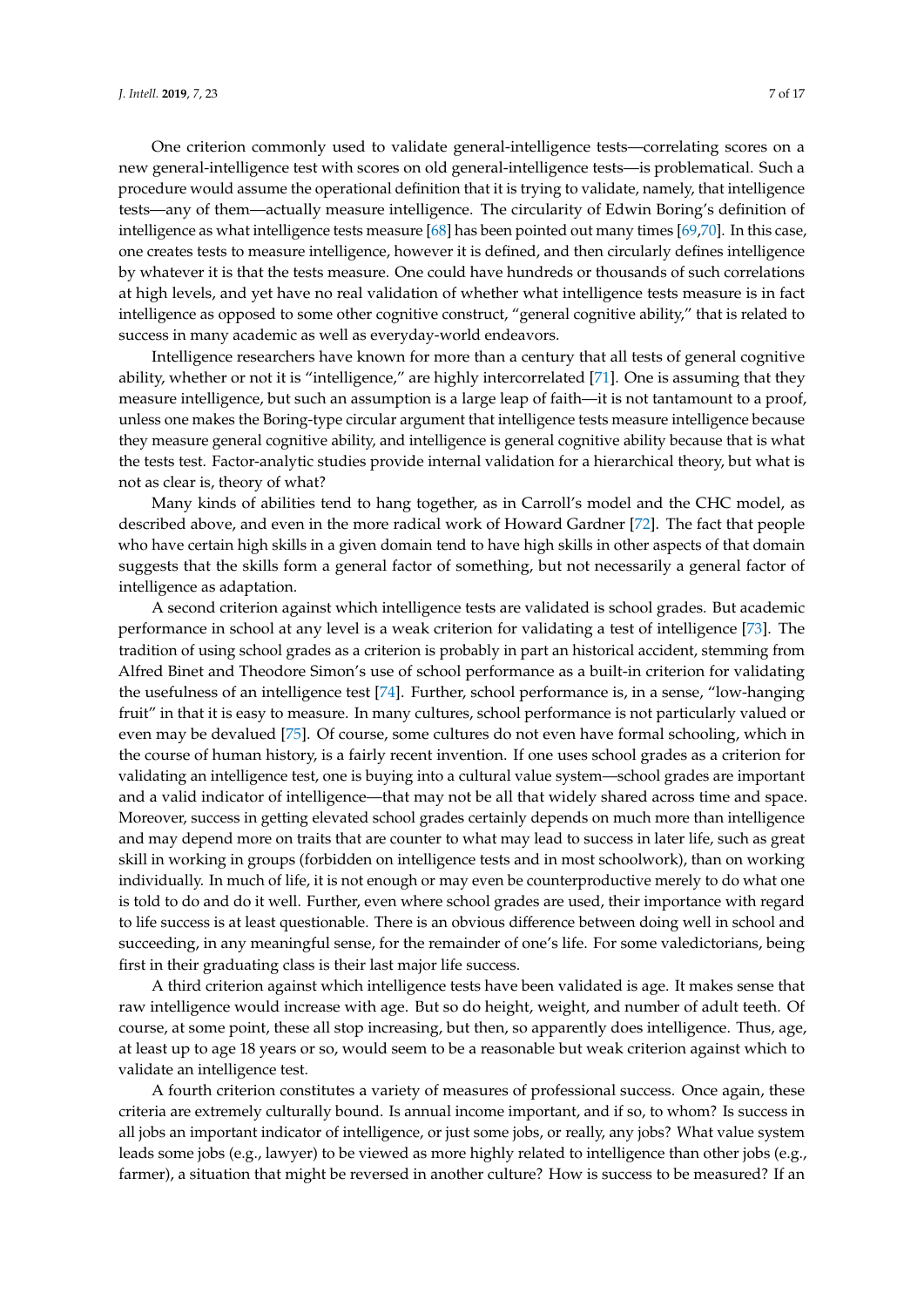individual has life goals that do not lead to a prestigious job, high income, or high supervisory ratings but that leads to that individual's helping many people and perhaps saving lives, how does one measure the success of that individual? Teachers, for example, are underpaid and underappreciated, but the future of our children depends on them. Occupational success is a matter of cultural convention. Even within a culture, some might view success differently; for example, is a lawyer who gets murderers off the hook for their crimes on technicalities "successful", and if so, in what sense?

Obviously, there is no one perfect criterion and so it makes sense to use multiple criteria. One might argue that even though no one criterion is perfect, the fact that scores on intelligence tests correlate with a number of different high-stakes variables shows that they measure intelligence. But the criteria that are typically reported in test manuals and published research articles are all culturally bound and so it is not clear that they are the rights ones against which to validate intelligence tests, at least, to the extent to which one is concerned with biologically adaptive intelligence. Besides, what do such correlations actually show? Height correlates with many criteria of success but it does not therefore become "intelligence".

Suppose, though, that one acknowledges that there is a paradox of supposedly intelligent people acting in ways that are species-destructive or even destructive to the future of their own gene pool. How could one explain such behavior?

### *3.3. Intelligence Is Ultimately Self-Destructive*

One explanation might be that intelligent life, by its nature, is ultimately self-destructive—that once it reaches a certain point in the development of civilization, it turns on itself and destroys itself [\[76,](#page-14-27)[77\]](#page-14-28). This explanation has been offered as a resolution to the Fermi paradox [\[78\]](#page-14-29) of why, given the vastness of the universe, alien species have not landed on Earth. The reason given is that species are ultimately self-annihilating, for example, with industrialization causing climate change and related problems that ultimately kill them off before they reach the point of interstellar space travel. Hart [\[79\]](#page-14-30) refers to this as the self-destruction hypothesis.

The problem with the self-destruction hypothesis is that it fails to explain how intelligence, which by definition is adaptive, ultimately can be fatally maladaptive for any advancing species. If a set of skills is actually maladaptive, then it seems that almost any label would apply better to the set of skills than the label of "intelligence," which by definition is adaptive to the environment.

### *3.4. Constructs Other Than Intelligence Explain Why People Act Against Their Biological Interests*

Another possibility is that constructs other than intelligence would be best called upon to explain why people act against their own biological or other interests. Examples might be avarice, as mentioned earlier, or narcissism, Machiavellianism, or psychopathy. It may be that the best construct for understanding people's self-destructiveness may be wisdom [\[80](#page-14-31)[–82\]](#page-15-0), or rather, lack of wisdom—foolishness [\[83\]](#page-15-1), or even opposition to wisdom—toxicity [\[84\]](#page-15-2). On this view, someone can be intelligent but unwise, foolish, or even toxic. Toxic leaders, for example, often encourage people to act against their best interests and often, as well, to act in ways that harm the natural environment upon which future generations will depend.

Ultimately, I have tried to resolve the paradox by including wisdom within my augmented theory of successful intelligence [\[85\]](#page-15-3) so that people who work to harm the environment for themselves, their progeny, and humanity in general, would get "dinged," with respect to evaluations of their level of intelligence, for their support of biological maladaptive causes. This theory goes beyond general intelligence in arguing that, in order to be fully adaptive, intelligence requires not only the analytical skills that constitute general intelligence, but also creative, practical, and wisdom-based skills. On this view, if a person's creative, analytical, or practical skills are used for dark ends see [\[86](#page-15-4)[,87\]](#page-15-5), that would be reflected in a reduced evaluation of the person's overall level of successful intelligence.

This solution is, I believe, only partially successful. The reason is that someone who acts against his or her own as well as others' biological adaptive interests still can come out fairly highly on the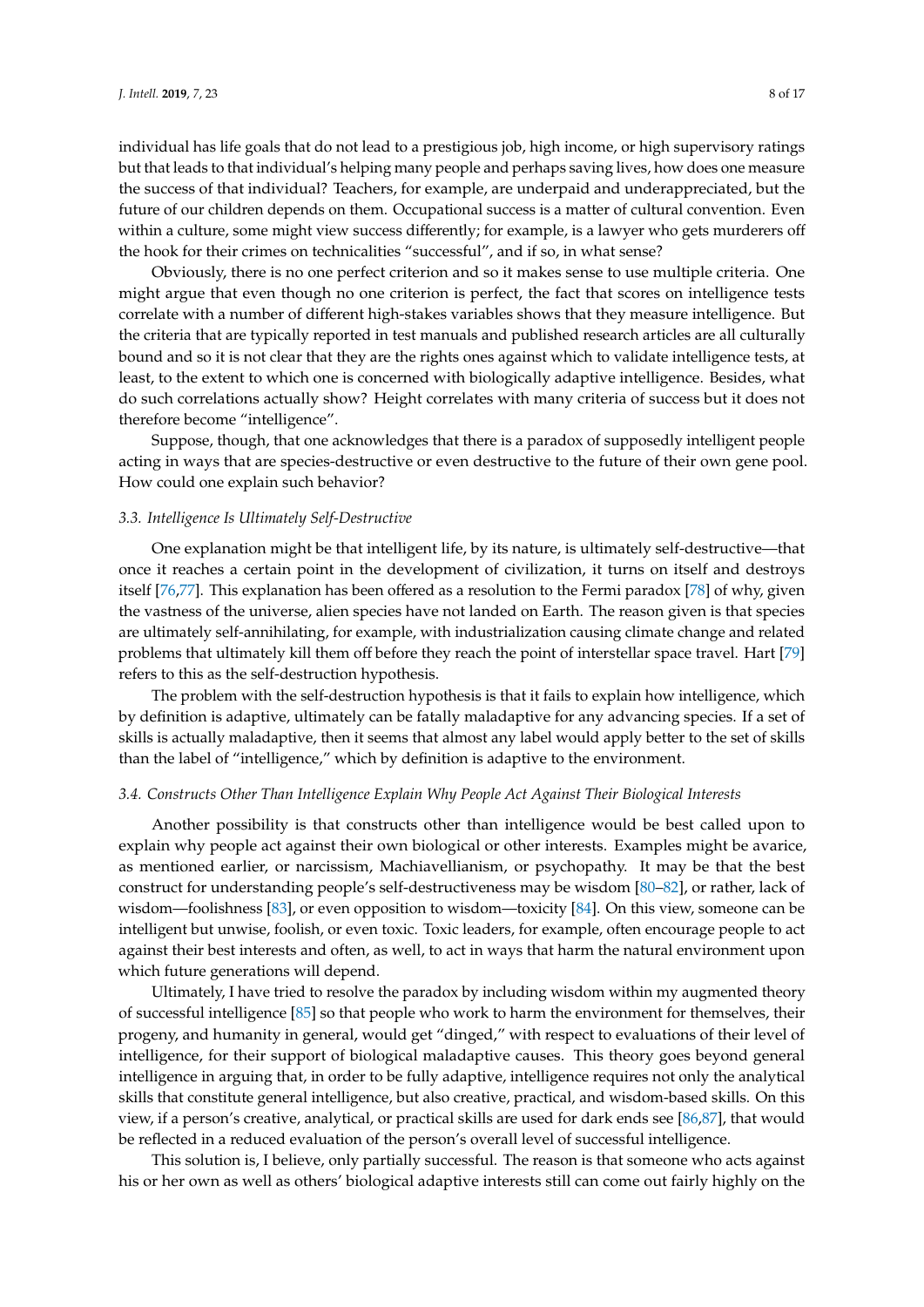intelligence scale. This is true despite that individual's acting in ways that are blatantly maladaptive, unless wisdom is made a necessary condition for high levels of successful intelligence. If, for example, someone were highly creative in devising a weapon that could destroy all of human civilization, highly analytical in making sure it works, highly practical in ensuring that it can be delivered flawlessly, but extremely unwise in having undertaken the project in the first place, they still might be viewed as, on the whole, quite successfully intelligent, despite their potentially destroying all of humanity—or perhaps actually committing the act. Such a compromise might be a step in the right direction, but only a step.

## *3.5. Intelligence as Individual, Not Species Adaptation*

Another explanation of how someone could have so-called "high intelligence" and yet act in biologically destructive, maladaptive ways is to posit that intelligence has nothing to do with species-based genetic adaptations. Rather, on this view, intelligence is relevant only to individual adaptation. In other words, intelligence is about how well individuals adapt to their personal environments, not about collective adaptations of any kind. Following this line of argument, one might claim that it is for this reason that the criteria used are all related to individual adaptation.

This explanation for species-maladaptive behavior is lacking, I believe, because, as discussed above, the explanation would apply only if intelligence is defined solely culturally, not biologically. If intelligence is merely about individual preservation, then intelligence is not a biologically-based attribute in a Darwinian sense. That said, acting in ways that increase global climate change, air pollution, microbial antibiotic resistance, or in other ways that actually directly harm the individual, not just his or her species or progeny, scarcely seems to be individually adaptive. Working for a polluting company may increase one's income but potentially at the expense of one's own and others' health. If that is intelligence, it seems to be so in a very limited, culturally-defined sense. Of course, there are people who work for such companies because they have no other choices. They may lack the education or resources to find other jobs. But those individuals with more resources often have other options.

One could argue, of course, that this discussion of genetic and species preservation reflects values, and that intelligence in a biological sense must be value-free. But that is precisely the problem not with a biological conception of intelligence but rather with the current psychometric conception. It defines certain culturally approved behavior as "intelligent," but what societies consider intelligent behavior varies widely across cultures. What is biologically common to all cultures is biologically—based adaptation.

Individual adaptation does not really have a biological definition, aside, perhaps, from preservation of one's own life and passing one's genes to the next generation. But it is hard to imagine a definition of intelligence that stops with preservation of one's own life or set of genes. Indeed, it would be impossible to separate such a definition from a moral judgment, for example, if one had to choose between one's own life and those of hundreds or thousands or millions of other people. Further, biological conceptions of intelligence certainly need to go beyond such moral judgments about how much one's own life is worth versus that of some number of others.

In short, individual adaptation is a biologically vacuous concept. Evolutionary biologists scarcely pay attention to individuals, because their goal is to understand adaptation at collective levels, such as of species or phyla. The focus that psychologists—at least, North American and European ones—have placed on individual adaptation reflects a strong cultural bias. It reflects a bias toward individualism as opposed to collectivism [\[88](#page-15-6)[,89\]](#page-15-7), which, globally, probably reflects a minority position. In many societies, individuals are viewed as of little importance beyond serving collective interests. For example, some African and especially Asian societies tend to be more collectivist than are European and North American ones [\[90\]](#page-15-8). In a collectivist culture, criteria for the validity of a test of intelligence emphasizing individual accomplishments or gains might well seem oxymoronic, and individuals in collectivist cultures might even have difficulty taking intelligence tests that view collaboration as unethical or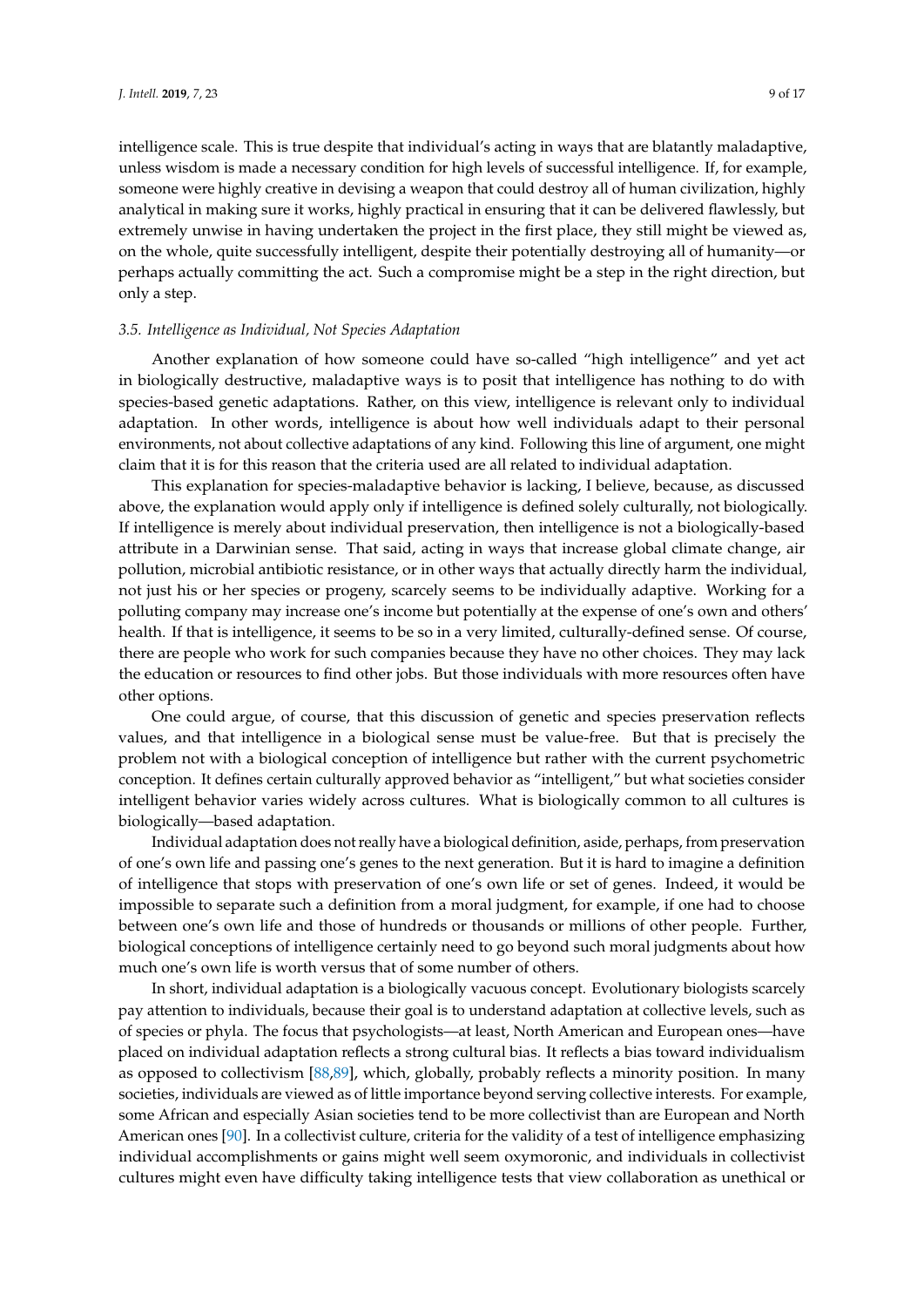otherwise wrong [\[91](#page-15-9)[,92\]](#page-15-10). The triumph of individualism in our conception of intelligence is shown by the fact that someone who is in a prestigious, high-paying managerial job in which he destroys the environment (for example, his job involves polluting the ocean) might well be adjudged by the usual culturally-based criteria to be generally intelligent rather than generally unintelligent. The issue is not which orientation is somehow "correct" or "better" but rather that cultural values perhaps should not play such a great role in a biological definition of intelligence.

## **4. Is the Western Conception of "Intelligence" Actually Intelligence?**

If we now look at the available evidence, the assertion that so-called *g-*related phenomena are truly intelligence is based on a house of cards.

First, the fact that IQ tests and subtests intercorrelate with each other only tells us that they measure related cognitive (and other) functions. These intercorrelations do not tell us that those functions are intelligence.

Second, the fact that IQ tests yield a general factor and a hierarchical structure under *g* also does not tell us that the tests measure intelligence, at least in any biological sense. This fact tells us that the tests measure a series of related cognitive and other abilities. The reification of these abilities into "intelligence" is simply an assertion.

Third, the fact that IQ tests correlate with many and diverse kinds of behavior [\[93\]](#page-15-11) tells us that general cognitive ability has many real-world correlates that people in Western societies think are important, such as school grades. People in other cultural settings value other things, as discussed above. Clearly, for Western societies, what some call general cognitive ability is important culturally [\[94\]](#page-15-12). Nothing I say in this article is intended to dispute that. But is it intelligence in any biologically adaptive, as opposed to a particularly culturally adaptive, sense? That is not clear.

Fourth, some might take the discovery of brain correlates of general cognitive ability with brain functioning (see Note [\[5\]](#page-12-2)) as dispositive that general cognitive ability is indeed intelligence. In fact, such correlations have no dispositive value at all. Any cognitive or, for that matter, emotional function will have brain correlates. Who, really, would dispute that cognitive activity originates in the brain, or at least, in the central nervous system? Behavior that once was linked to intelligence but is no longer so linked, for example, sensory behavior, also emanates in the central nervous system and is mediated in some way by the brain. The fact that behavior is brain-based does not mean it is "intelligent." Almost all behavior, except reflexes, intelligent or not, is brain mediated in some way, including behavior that is unrelated to intelligence and behavior that we might call "stupid."

So, then, what is intelligence in a biological sense? I return to the argument made at the beginning of this article—that the thought and behavior that is intelligent in a biological sense is intelligent by virtue of its being adaptive in a biological sense. It is adaptive intelligence. Virtually none of the various demonstrations by psychometricians and cognitive psychologists demonstrate that what they are calling "intelligence" is adaptive in a biological sense. Furthermore, behavior that is broadly adaptive in a biological sense helps a species (or gene pool) survive and thrive through narrow adaptation to, shaping of, and selection of environments that the organism faces. Humans are not necessarily the best adapters in a narrow sense—bacteria and cockroaches have been around longer and almost certainly will be around longer—but humans are unique in their superior ability to shape and select environments.

Unfortunately, humans often have used their cognitive abilities to shape the environment in biologically maladaptive ways. One could argue that human contributions to global climate change, air pollution, and bacterial resistance to antibiotics tell us far more about human intelligence—or the lack thereof—than do human scores on tests of IQ. Why is the ability to solve a number-series problem a better indicant of "intelligence" than the ability to think of ways to mitigate worldwide disaster? Why are school grades more important criteria against which to measure intelligence than decisions that could make the difference between environmental preservation and destruction? Should not we be emphasizing, in our schools, the development of adaptive intelligence at least as much as the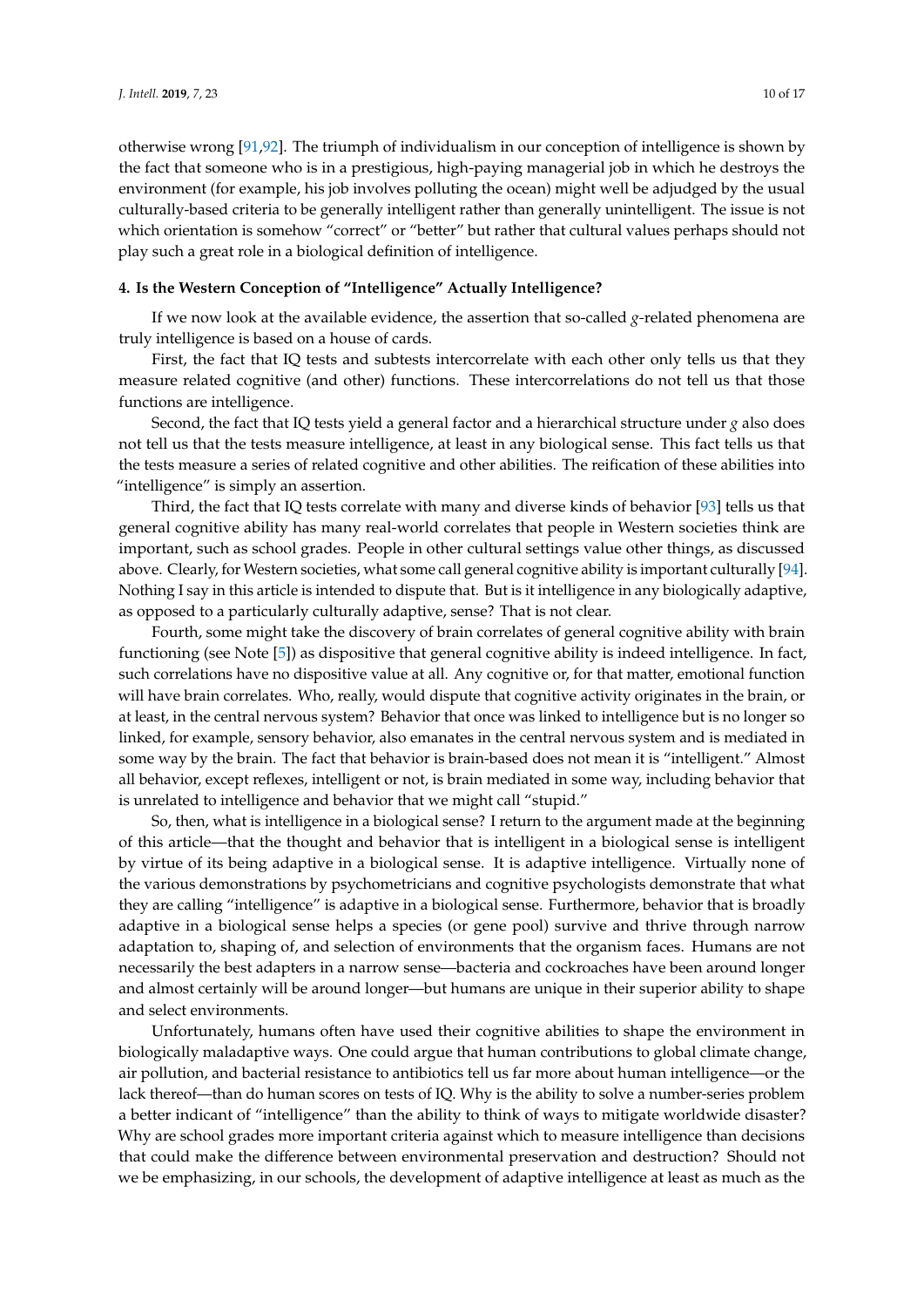development of general intelligence, in that the former is what might help ensure that our progeny are able to benefit from whatever contributions we make to the world?

Some might say that issues like mitigating global climate change or air pollution are political, moral, or values issues. It is not clear, though, why preventing the destruction of the species would be a values issue but deciding to ask what number comes next in a series of numbers or what a rotated shape looks like is not. What value system leads one to decide that solving number-series problems or solving spatial problems unlike any one will encounter in one's life, is more relevant to intelligence than the ultimate in biological adaptation—preservation of one's life and health, the life and health of one's progeny, and the life and health of *Homo sapiens?* If we view intelligence as adaptive, if we wish then to speak of adaptive intelligence, then we will learn little about it from the cultural artifacts that have been proposed as criteria for understanding intelligent thought and behavior. Rather, we should turn to biologically-based behavior that preserves the world for ourselves and for future generations and that recognizes the relation between biology and the ecological niches in which we (and other species) live [\[95–](#page-15-13)[97\]](#page-15-14).

The main points I have made in this article are not unique to me. Those who study the extremes of intelligence have long held similar ideas. Consider both ends of the intellectual spectrum.

At the lower end, the American Association on Intellectual and Developmental Disabilities (AAIDD), formerly the American Association on Mental Retardation (AAMR), has long defined intellectual disability in terms of both what I have called in this article "general intelligence" and in terms similar to what I have called "practical intelligence," which is closely related to adaptive intelligence. In particular, the association defines "intellectual disability [a]s a disability characterized by significant limitations in both intellectual functioning and in adaptive behavior, which covers many everyday social and practical skills. This disability originates before the age of 18," [\(https:](https://aaidd.org/intellectual-disability/definition) //aaidd.org/[intellectual-disability](https://aaidd.org/intellectual-disability/definition)/definition). In this definition, "intellectual functioning—also called intelligence—refers to general mental capacity, such as learning, reasoning, problem solving, and so on." Furthermore, "adaptive behavior is the collection of conceptual, social, and practical skills that are learned and performed by people in their everyday lives." They do not use terms such as "practical intelligence" or "adaptive intelligence," but clearly are referring to skills that they view as different from those comprising general intelligence. On this view, similar to what I have argued for in the theory of successful intelligence, one cannot understand people's intellectual functioning without going beyond the concept of *g.* This idea was proposed years ago, by one of the great leaders in the field of intellectual disability, Edward Zigler [\[98,](#page-15-15)[99\]](#page-15-16).

At the upper end, the National Association for Gifted Children (NAGC) has noted that "children are gifted when their ability is significantly above the norm for their age . . . . Giftedness may manifest in one or more domains such as; intellectual, creative, artistic, leadership, or in a specific academic field such as language arts, mathematics or science" (http://www.nagc.org/[resources-publications](http://www.nagc.org/resources-publications/resources/what-giftedness)/resources/ [what-giftedness\)](http://www.nagc.org/resources-publications/resources/what-giftedness). The NAGC, like the AAIDD, has recognized that a broad definition of intellectual functioning needs to go beyond general intelligence. Adaptation to the environment requires more than *g,* or IQ, or related constructs. It requires a broader conception of intelligence, referred to in this article as adaptive intelligence. If society appreciates the importance of broad and not just narrow adaptation, it may be in a better position to head off the destructive path on which humanity has set itself with regard to global climate change, pollution, weaponry, and related misadventures.

Of course, one could argue that, in a culture which believes that certain actions are good for humanity, perhaps burning coal, it is more adaptively intelligent to believe in the positive value of burning coal. Indeed, people have had many false beliefs over the years, such as that fat rather than sugar is the major cause of obesity [\[100\]](#page-15-17). In these cases, it may have been adaptively intelligent to accept the best scientific evidence available at the time. However, today, ample evidence exists for understanding most, although certainly not all of the causes of environmental destruction (and even of obesity), and the major question we face is why people ignore the facts that will save them and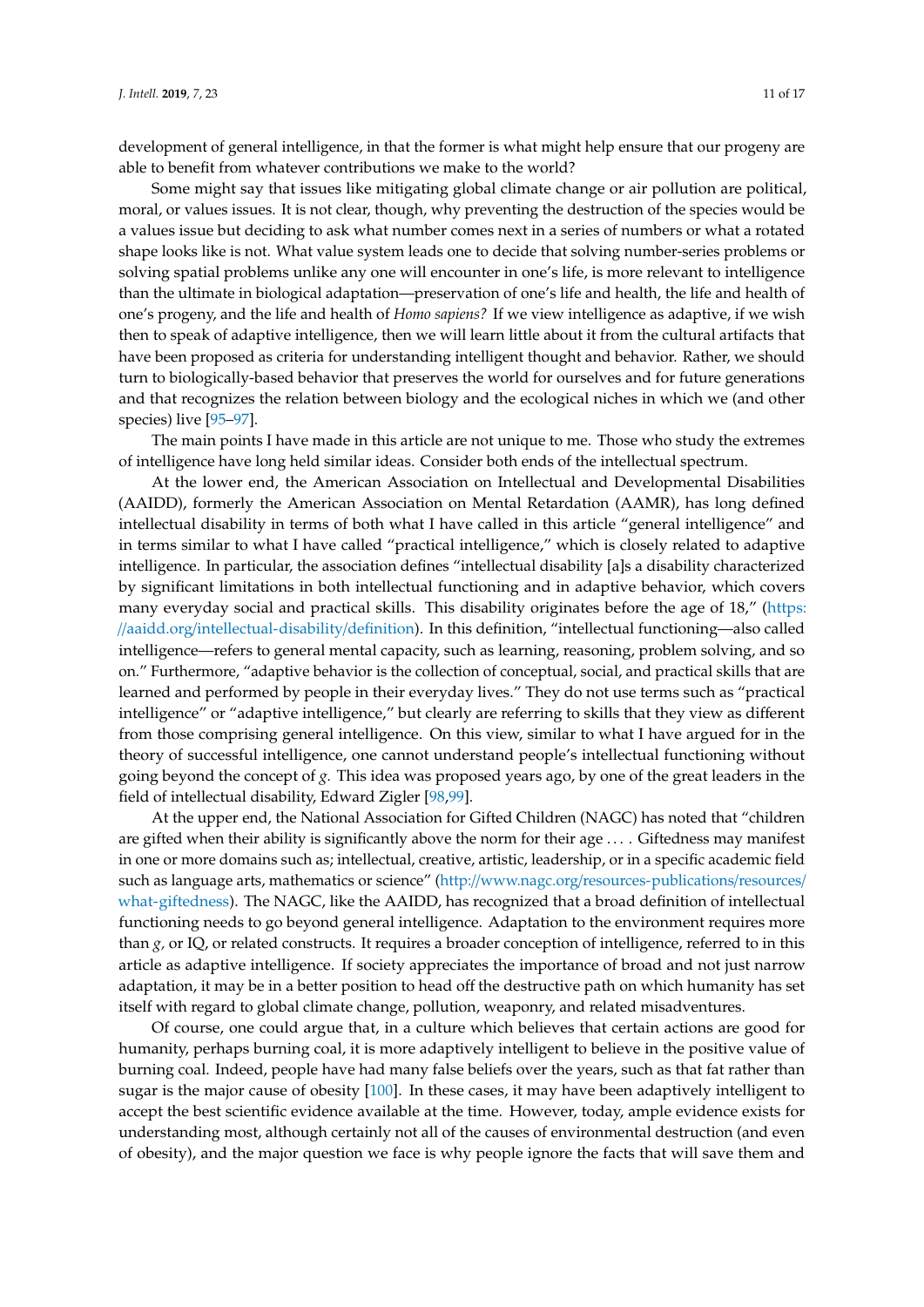future generations [\[101\]](#page-15-18). In other words, why do they, whether of high or low IQ, fail to be adaptively intelligent in the face of facts that are readily available, should they seek those facts?

#### **5. Implications for Action**

There are at least three implications of the proposed theory for action.

First, psychologists in particular and society in general need to think more about what they mean by "intelligence." If one is to take the notion of intelligence as adaptation seriously, then general intelligence may be general across a number of domains and yet not general when it comes to propagation of our species or gene pools. This lack of generality might matter less in a world not threatened by products of general intelligence—climate change, air and water pollution, weapons of mass destruction, etc.—but it does matter in the world in which we live.

There are, of course, many new theories of intelligence, such as Geary's [\[102\]](#page-15-19) theory of the role of mitochondria in intelligence, and the process-overlap theory of Kovacs and Conway and the Shipstead, Harrison, and Engle theory of the role of working memory and fluid intelligence as controlling maintenance and disengagement in intelligence (as cited earlier in this article). What perhaps is needed in these and other excellent theories is more discussion of the specific role of both biological and cultural adaptation to the environment as it relates to the biological and cognitive elements of these theories.

Second, educational and other institutions might wish to be more reflective in the skills they assess. Overwhelmingly, they emphasize cognitive and educational skills that are associated with individual success as traditionally defined in Western schooling but that might have less importance for sustaining the world as we have known it and as we might want to know it if we care about the preservation of our own and millions of other species. Tests that measure creative, practical, and wisdom-based skills [\[103,](#page-15-20)[104\]](#page-15-21). The construct validity of these assessments needs further to be demonstrated before they are ready for high-stakes implementations.

Third, educational institutions might want to reconsider what and how they teach. There presently are teaching methods that teach beyond traditional kinds of pedagogy, for example, creative, analytical, practical, and wisdom-based learning and thinking [\[105,](#page-15-22)[106\]](#page-15-23). Teaching for the liberal arts helps develop broad knowledge, but whether one learns to think creatively, analytically, practically, and wisely depends not just on what is taught, but also on how it is taught and what is actually learned from that teaching.

At present, the curriculum is highly skewed toward teaching for tests that measure proxies of general intelligence [\[107,](#page-15-24)[108\]](#page-16-0). Perhaps schools should have a responsibility for teaching skills that develop not only general intelligence but also adaptive intelligence [\[109](#page-16-1)[,110\]](#page-16-2), the kind of intelligence that the world needs if it is to be preserved as a place in which humans can live and thrive.

#### **6. Conclusions**

San Bushmen, who have been in existence for over 100,000 years, and other hunter-gatherers, live in ways that involve adapting to and even shaping environments but that are sustainable and that are in harmony with nature [\[111\]](#page-16-3). In contrast, some human societies act, in many respects, like an invasive species, despoiling the environments they enter and destroying the quality of life that future generations otherwise might have enjoyed. About 17% of the Amazonian rainforest has been destroyed in the last 50 years (https://[www.nationalgeographic.com](https://www.nationalgeographic.com/environment/habitats/rain-forests/)/environment/habitats/rain-forests/) and the rate of deforestation is increasing, at the same time contributing substantially to emissions of carbon dioxide and global climate change [\[112\]](#page-16-4). The Bushmen, like so many other peoples, have recognized the importance of collective adaptation—that individual adaptation is not sufficient for a society successfully to adapt to the vagaries of nature. If our contemporary Western societies do not achieve the same recognition—if, whatever their general intelligence, they lack the adaptive intelligence to maintain a hospitable world for future generations, all the general intelligence in the world will not save the human species from extinction. Many young people already recognize these facts, as shown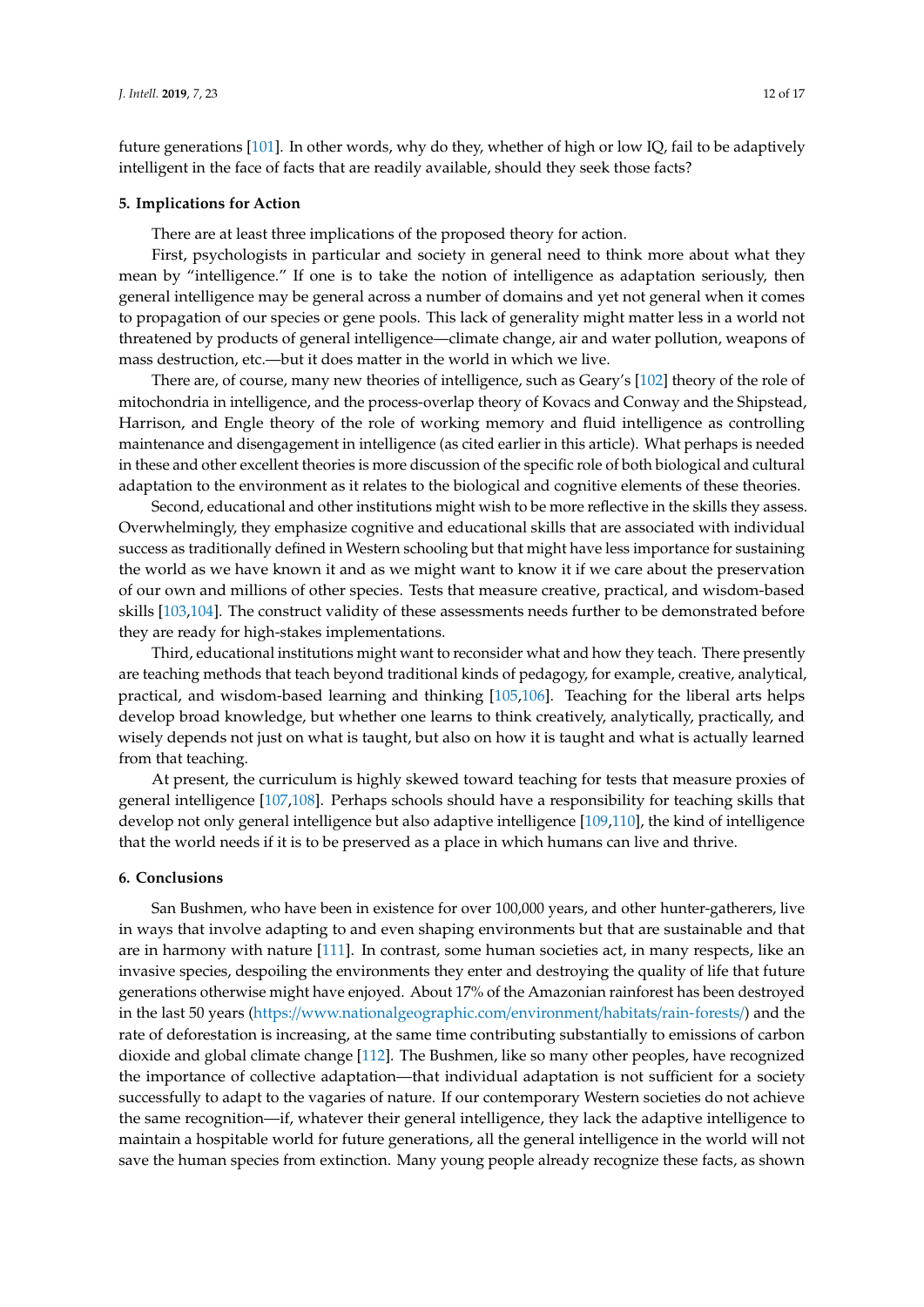by the school strikes for climate on March 15, 2019, and September 20, 2019 [\[113\]](#page-16-5)? Will the older generation recognize them before it is too late?

**Funding:** This research received no external funding.

**Conflicts of Interest:** The author declares no conflict of interest

# **References**

- <span id="page-12-0"></span>1. Intelligence and its measurement: A symposium. *J. Educ. Psychol.* **1921**, *12*, 123–147, 195–216, 271–275. Available online: http://[dx.doi.org](http://dx.doi.org/10.1037/h0076078)/10.1037/h0076078 (accessed on 25 September 2019). [\[CrossRef\]](http://dx.doi.org/10.1037/h0076078)
- 2. Snyderman, M.; Rothman, S. Survey of expert opinion on intelligence and aptitude testing. *Am. Psychol.* **1987**, *42*, 137–144. [\[CrossRef\]](http://dx.doi.org/10.1037/0003-066X.42.2.137)
- <span id="page-12-9"></span>3. Gottfredson, L.S. Mainstream science on intelligence: An editorial with 52 signatories, history, and bibliography. *Intelligence* **1997**, *24*, 13–23. [\[CrossRef\]](http://dx.doi.org/10.1016/S0160-2896(97)90011-8)
- <span id="page-12-1"></span>4. Sternberg, R.J. Metaphors of mind underlying the testing of intelligence. In *Advances in Psychological Assessment*; McReynolds, P.W., Rosen, J.C., Eds.; Jossey-Bass Publishers: San Francisco, CA, USA, 1992; Volume 8, pp. 1–39.
- <span id="page-12-2"></span>5. Haier, R.J. *The Neuroscience of Intelligence*; Cambridge University Press: New York, NY, USA, 2016.
- <span id="page-12-3"></span>6. Berry, J.W. Radical cultural relativism and the concept of intelligence. In *Culture and Cognition: Readings in Cross-Cultural Psychology*; Berry, J.W., Dasen, P.R., Eds.; Methuen: London, UK, 1974; pp. 225–229.
- <span id="page-12-4"></span>7. Jensen, A.R. *The G Factor*; Greenwood-Praeger: Westport, CT, USA, 1998.
- <span id="page-12-5"></span>8. Gardner, H.; Kornhaber, M.; Chen, J.-Q. The theory of multiple intelligences: Psychological and educational perspectives. In *The Nature of Human Intelligence*; Cambridge University Press: New York, NY, USA, 2018; pp. 116–129.
- <span id="page-12-6"></span>9. Jerison, H.J. The evolution of biological intelligence. In *Handbook of Human Intelligence*; Sternberg, R.J., Ed.; Cambridge University Press: New York, NY, USA, 1982; pp. 723–791.
- <span id="page-12-7"></span>10. *The Evolution of Intelligence*; Sternberg, R.J.; Kaufman, J.C. (Eds.) Lawrence Erlbaum Associates: Mahwah, NJ, USA, 2001.
- <span id="page-12-8"></span>11. Neisser, U.; Boodoo, G.; Bouchard, T.J., Jr.; Boykin, A.W.; Brody, N.; Ceci, S.J.; Halpern, D.F.; Loehlin, J.C.; Perloff, R.; Sternberg, R.J.; et al. Intelligence: Knowns and unknowns. *Am. Psychol.* **1996**, *51*, 77–101. [\[CrossRef\]](http://dx.doi.org/10.1037/0003-066X.51.2.77)
- <span id="page-12-10"></span>12. Spearman, C. *The Abilities of Man*; Macmillan: New York, NY, USA, 1927.
- <span id="page-12-11"></span>13. Thurstone, L. *Primary Mental Abilities*; University of Chicago Press: Chicago, IL, USA, 1938.
- <span id="page-12-12"></span>14. Carroll, J.B. *Human Cognitive Abilities: A Survey of Factor-Analytic Studies*; Cambridge University Press: New York, NY, USA, 1993.
- <span id="page-12-13"></span>15. Schneider, W.J.; McGrew, K.S. The Cattell-Horn-Carroll theory of cognitive abilities. In *Contemporary Intellectual Assessment: Theories, Tests, and Issues*; Flanagan, D.P., McDonough, E.M., Eds.; Guilford Press: New York, NY, USA, 2018.
- <span id="page-12-14"></span>16. Canivez, G.L.; Youngstrom, E.A. Challenges to the Cattell-Horn-Carroll theory: Empirical, clinical, and policy implications. *Appl. Meas. Educ.* **2019**, *32*, 232–248. [\[CrossRef\]](http://dx.doi.org/10.1080/08957347.2019.1619562)
- <span id="page-12-15"></span>17. Urbina, S. Tests of intelligence. In *Cambridge Handbook of Intelligence*; Sternberg, R.J., Kaufman, S.B., Eds.; Cambridge University Press: New York, NY, USA, 2011; pp. 20–38.
- <span id="page-12-16"></span>18. DeBoeck, P.; Gore, B.; Gonzalez, T.; San Martin, E. An alternative view on the measurement of intelligence and its history. In *Cambridge Handbook of Intelligence*, 2nd ed.; Sternberg, R.J., Ed.; Cambridge University Press: New York, NY, USA, in press.
- <span id="page-12-17"></span>19. Willis, J.O.; Dumont, R.; Kaufman, A.S. Factor-analytic models of intelligence. In *Cambridge Handbook of Intelligence*; Sternberg, R.J., Kaufman, S.B., Eds.; Cambridge University Press: New York, NY, USA, 2011; pp. 39–57.
- <span id="page-12-18"></span>20. Sternberg, R.J. (Ed.) *The Nature of Human Intelligence*; Cambridge University Press: New York, NY, USA, 2018.
- <span id="page-12-19"></span>21. Johnson, W.; Bouchard, T.J. The structure of human intelligence: It is verbal, perceptual, and image rotation (VPR), not fluid and crystallized intelligence. *Intelligence* **2005**, *33*, 393–416. [\[CrossRef\]](http://dx.doi.org/10.1016/j.intell.2004.12.002)
- <span id="page-12-20"></span>22. Sternberg, R.J. Components of human intelligence. *Cognition* **1983**, *15*, 1–48. [\[CrossRef\]](http://dx.doi.org/10.1016/0010-0277(83)90032-X)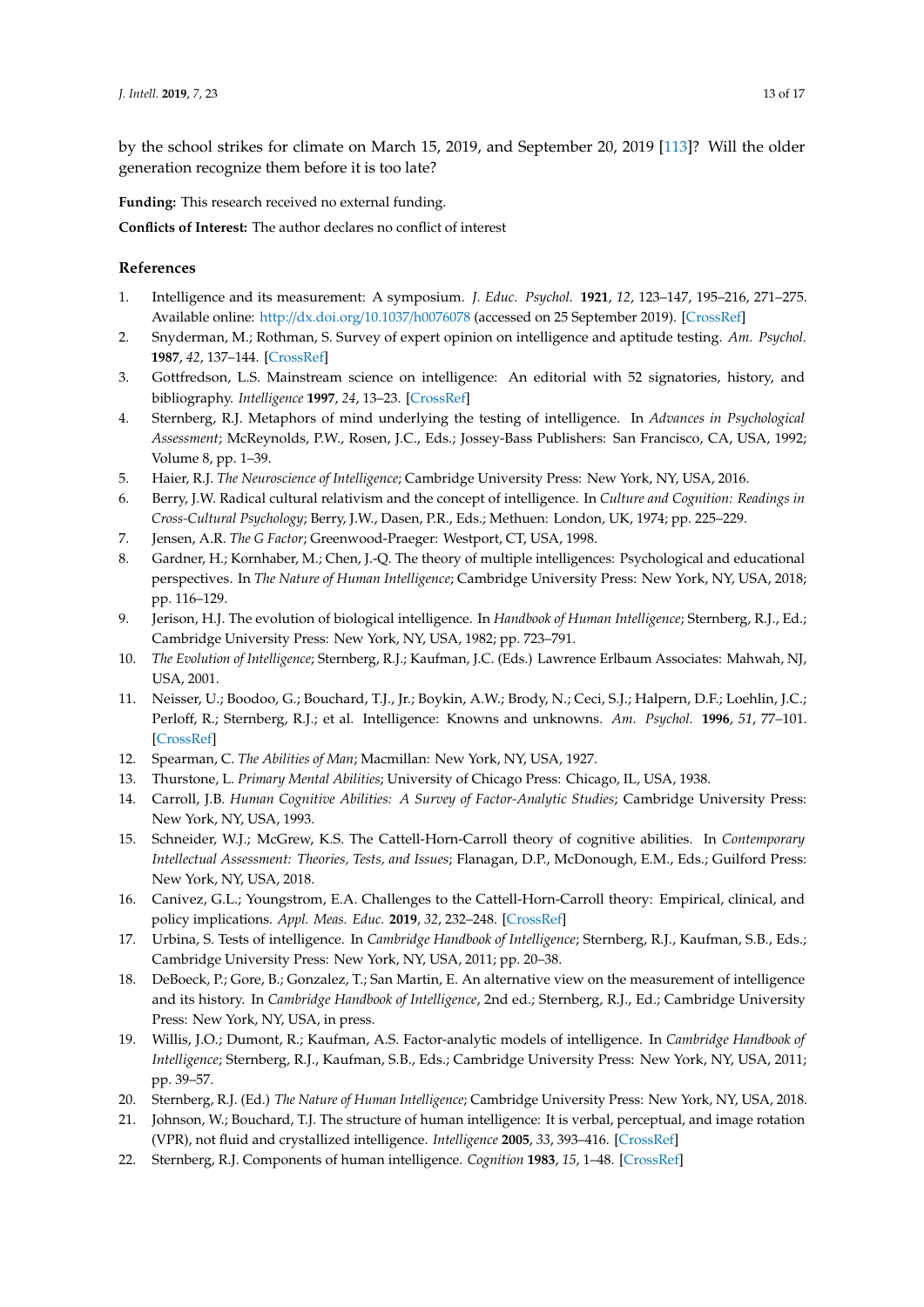- <span id="page-13-0"></span>23. Gittleman, J.L. Adaptation: Biology and physiology. Encyclopedia Britannica. Available online: [https:](https://www.britannica.com/science/adaptation-biology-and-physiology) //www.britannica.com/science/[adaptation-biology-and-physiology](https://www.britannica.com/science/adaptation-biology-and-physiology) (accessed on 26 April 2018).
- <span id="page-13-1"></span>24. Dawkins, R. *The Selfish Gene*, 4th ed.; Oxford University Press: New York, NY, USA, 2016.
- <span id="page-13-2"></span>25. Sternberg, R.J. Sketch of a componential subtheory of human intelligence. *Behav. Brain Sci.* **1980**, *3*, 573–584. [\[CrossRef\]](http://dx.doi.org/10.1017/S0140525X00006932)
- <span id="page-13-3"></span>26. Ellingsen, V.J.; Engle, R.W. Cognitive approaches to intelligence. In *Human Intelligence: An Introduction*; Sterrnberg, R.J., Ed.; Cambridge University Press: New York, NY, USA, 2020; pp. 104–138.
- 27. Kovacs, K.; Conway, A.R.A. Process overlap theory: A unified account of the general factor of intelligence. *Psychol. Inq.* **2016**, *27*. [\[CrossRef\]](http://dx.doi.org/10.1080/1047840X.2016.1153946)
- <span id="page-13-4"></span>28. Shipstead, Z.; Harrison, T.L.; Engle, R.W. Working memory capacity and fluid intelligence: Maintenance and disengagement. *Perspect. Psychol. Sci.* **2016**, *11*, 771–799. [\[CrossRef\]](http://dx.doi.org/10.1177/1745691616650647)
- <span id="page-13-5"></span>29. Sternberg, R.J. Intelligence and culture. In *Handbook of Cultural Psychology*; Kitayama, S., Cohen, D., Eds.; Guilford Press: New York, NY, USA, 2007; pp. 547–568.
- <span id="page-13-6"></span>30. Sternberg, R.J.; Forsythe, G.B.; Hedlund, J.; Horvath, J.; Snook, S.; Williams, W.M.; Wagner, R.K.; Grigorenko, E.L. *Practical Intelligence in Everyday Life*; Cambridge University Press: New York, NY, USA, 2000.
- <span id="page-13-7"></span>31. Cianciolo, A.T.; Sternberg, R.J. Practical intelligence and tacit knowledge: An ecological view of expertise. In *Cambridge Handbook on Expertise and Expert Performance*, 2nd ed.; Ericsson, K.A., Hoffman, R., Kozbelt, A., Williams, M., Eds.; Cambridge University Press: New York, NY, USA, 2018; pp. 770–792.
- <span id="page-13-8"></span>32. Sternberg, R.J.; Grigorenko, E.L. (Eds.) *Culture and Competence*; American Psychological Association: Washington, DC, USA, 2004.
- <span id="page-13-9"></span>33. Serpell, R. Intelligence and culture. In *Handbook of Intelligence*; Sternberg, R.J., Ed.; Cambridge University Press: New York, NY, USA, 2000; pp. 549–570.
- <span id="page-13-10"></span>34. Grigorenko, E.L.; Meier, E.; Lipka, J.; Mohatt, G.; Yanez, E.; Sternberg, R.J. Academic and practical intelligence: A case study of the Yup'ik in Alaska. *Learn. Individ. Di*ff*er.* **2004**, *14*, 183–207. [\[CrossRef\]](http://dx.doi.org/10.1016/j.lindif.2004.02.002)
- <span id="page-13-11"></span>35. Sternberg, R.J. *The Triarchic Mind: A New Theory of Human Intelligence*; Viking: New York, NY, USA, 1988.
- <span id="page-13-12"></span>36. The 97% Consensus on Global Warming. Skeptical Science. Available online: https://[www.skepticalscience.](https://www.skepticalscience.com/global-warming-scientific-consensus-intermediate.htm) com/[global-warming-scientific-consensus-intermediate.htm](https://www.skepticalscience.com/global-warming-scientific-consensus-intermediate.htm) (accessed on 25 September 2019).
- <span id="page-13-13"></span>37. Harvey, C. CO<sub>2</sub> Emissions Reached an All-Time High in 2018. Scientific American. Available online: https://www.scientificamerican.com/article/[co2-emissions-reached-an-all-time-high-in-2018](https://www.scientificamerican.com/article/co2-emissions-reached-an-all-time-high-in-2018/)/ (accessed on 6 December 2018).
- <span id="page-13-14"></span>38. Fears, D. One Million Species Face Extinction, UN Report Says. And humans Will Suffer as a Result. Washington Post. Available online: https://[www.washingtonpost.com](https://www.washingtonpost.com/climate-environment/2019/05/06/one-million-species-face-extinction-un-panel-says-humans-will-suffer-result/?utm_term=.5a826356bc1e)/climate-environment/2019/05/06/ [one-million-species-face-extinction-un-panel-says-humans-will-su](https://www.washingtonpost.com/climate-environment/2019/05/06/one-million-species-face-extinction-un-panel-says-humans-will-suffer-result/?utm_term=.5a826356bc1e)ffer-result/?utm\_term=.5a826356bc1e (accessed on 6 May 2019).
- <span id="page-13-15"></span>39. Rettner, R. More Than 250,000 People May Die Each Year Due to Climate Change. Live Science. Available online: https://www.livescience.com/[64535-climate-change-health-deaths.html](https://www.livescience.com/64535-climate-change-health-deaths.html) (accessed on 17 January 2019).
- <span id="page-13-16"></span>40. Kahan, D.M.; Peters, E.; Wittlin, M.; Slovic, P.; Ouelette, L.L.; Braman, D.; Mandel, G. The polarizing impact of science literacy and numeracy on perceived climate change risks. *Nat. Clim. Chang.* **2012**, *2*, 732–735. [\[CrossRef\]](http://dx.doi.org/10.1038/nclimate1547)
- <span id="page-13-17"></span>41. World Health Organization. Air Pollution 2019. Available online: https://[www.who.int](https://www.who.int/airpollution/en/)/airpollution/en/ (accessed on 25 September 2019).
- <span id="page-13-18"></span>42. American Lung Association 2019. Most Polluted Cities. Available online: https://[www.lung.org](https://www.lung.org/our-initiatives/healthy-air/sota/city-rankings/most-polluted-cities.html)/ourinitiatives/healthy-air/sota/city-rankings/[most-polluted-cities.html](https://www.lung.org/our-initiatives/healthy-air/sota/city-rankings/most-polluted-cities.html) (accessed on 25 September 2019).
- <span id="page-13-19"></span>43. Williams, S. Air Pollution Linked to Decline in Cognitive Performance. The Scientist. Available online: https://www.the-scientist.com/news-opinion/[air-pollution-linked-to-decline-in-cognitive](https://www.the-scientist.com/news-opinion/air-pollution-linked-to-decline-in-cognitive-performance-64725)[performance-64725](https://www.the-scientist.com/news-opinion/air-pollution-linked-to-decline-in-cognitive-performance-64725) (accessed on 28 August 2018).
- <span id="page-13-20"></span>44. Goldhill, O. Air Pollution in India Caused 1.2 Million Deaths Last Year. Available online: https://[qz.com](https://qz.com/1489086/air-pollution-in-india-caused-1-2-million-deaths-last-year/)/ 1489086/[air-pollution-in-india-caused-1-2-million-deaths-last-year](https://qz.com/1489086/air-pollution-in-india-caused-1-2-million-deaths-last-year/)/ (accessed on 8 December 2018).
- <span id="page-13-21"></span>45. Hiroshima and Nagasaki Death Toll (ND). Children of the Atomic Bomb. Available online: http://[www.aasc.](http://www.aasc.ucla.edu/cab/200708230009.html) ucla.edu/cab/[200708230009.html](http://www.aasc.ucla.edu/cab/200708230009.html) (accessed on 25 September 2019).
- <span id="page-13-22"></span>46. World Health Organization. Antibiotic Resistance. Available online: https://[www.who.int](https://www.who.int/news-room/fact-sheets/detail/antibiotic-resistance)/news-room/factsheets/detail/[antibiotic-resistance](https://www.who.int/news-room/fact-sheets/detail/antibiotic-resistance) (accessed on 5 February 2018).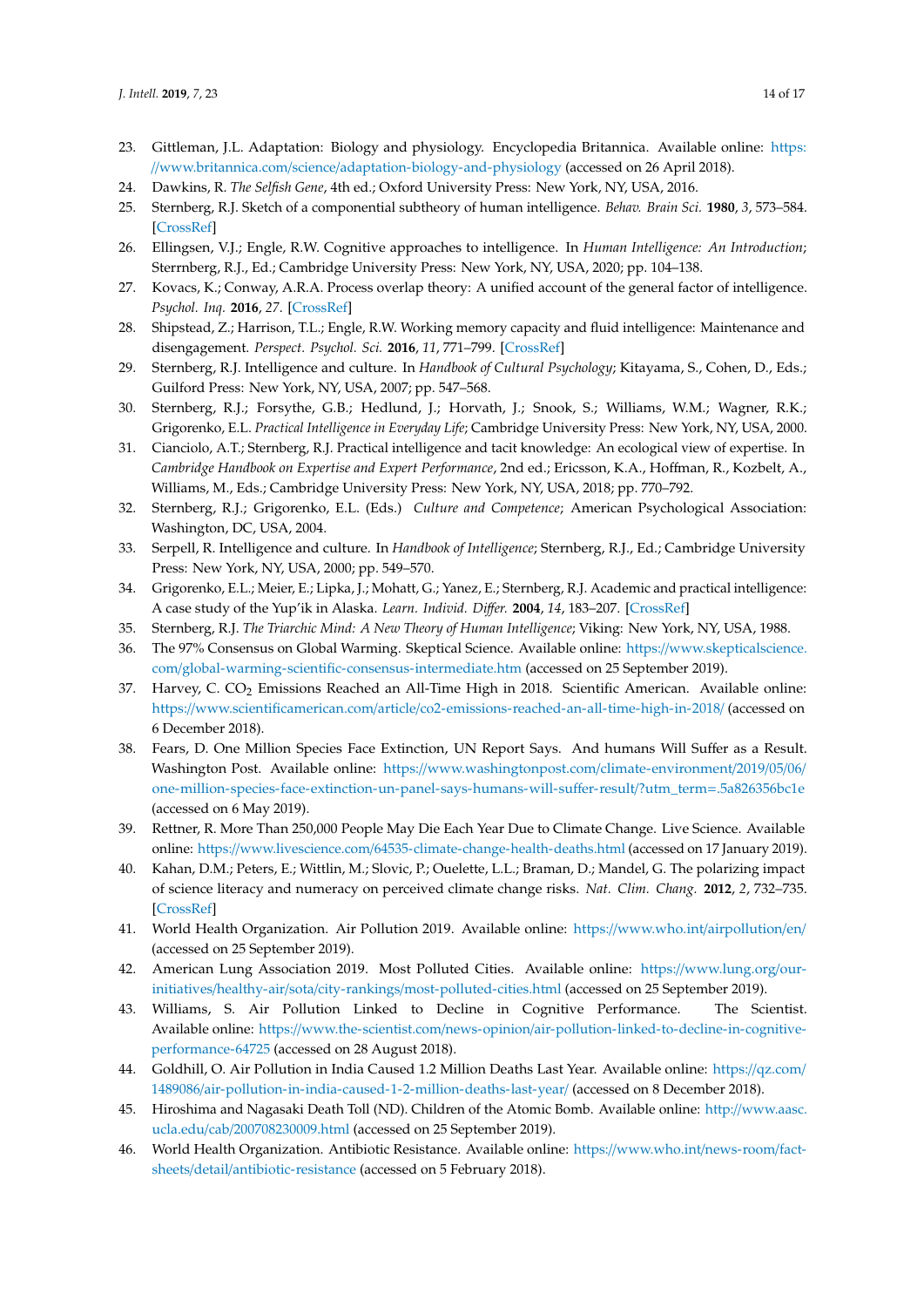- <span id="page-14-0"></span>47. Flynn, J.R. *Intelligence and Human Progress: The Story of What was Hidden in our Genes*; Elsevier: London, UK, 2013.
- <span id="page-14-1"></span>48. Nisbett, R.E.; Aronson, J.; Blair, C.; Dickens, W.; Flynn, J.; Halpern, D.F.; Turkheimer, E. Intelligence: New findings and theoretical developments. *Am. Psychol.* **2012**, *67*, 130–159. [\[CrossRef\]](http://dx.doi.org/10.1037/a0026699) [\[PubMed\]](http://www.ncbi.nlm.nih.gov/pubmed/22233090)
- <span id="page-14-2"></span>49. Herrnstein, R.J.; Murray, C. *The Bell Curve*; Free Press: New York, NY, USA, 1994.
- <span id="page-14-3"></span>50. Sternberg, R.J.; Nokes, K.; Geissler, P.W.; Prince, R.; Okatcha, F.; Bundy, D.A.; Grigorenko, E.L. The relationship between academic and practical intelligence: A case study in Kenya. *Intelligence* **2001**, *29*, 401–418. [\[CrossRef\]](http://dx.doi.org/10.1016/S0160-2896(01)00065-4)
- <span id="page-14-4"></span>51. Sternberg, R.J. Creativity, intelligence, and culture. In *V. P. Glaveanu, Palgrave Handbook of Creativity and Culture*; Palgrave: London, UK, 2017; pp. 77–99.
- <span id="page-14-5"></span>52. Hedlund, J. Practical intelligence. In *Cambridge Handbook of Intelligence*; Sternberg, R.J., Ed.; Cambridge University Press: New York, NY, USA, in press.
- <span id="page-14-6"></span>53. Sternberg, R.J.; Hedlund, J. Practical intelligence, g, and work psychology. *Hum. Perform.* **2002**, *15*, 143–160.
- <span id="page-14-7"></span>54. Flynn, J.R. *What Is Intelligence*; Cambridge University Press: New York, NY, USA, 2007.
- <span id="page-14-8"></span>55. Luria, A.R. Psychological expedition to central Asia. *Science* **1931**, *74*, 383–384. [\[CrossRef\]](http://dx.doi.org/10.1080/08856559.1932.10534223)
- <span id="page-14-9"></span>56. Luria, A.R. *Cognitive Development: Its Cultural and Social Foundations*; Harvard University Press: Cambridge, MA, USA, 1976.
- <span id="page-14-10"></span>57. Narvaez, D. *Neurobiology and the Development of Human Morality: Evolution, Culture and Wisdom*; W.W. Norton: New York, NY, USA, 2014.
- <span id="page-14-11"></span>58. Gladwin, T. *East is a Big Bird*; Harvard University Press: Cambridge, MA, USA, 1970.
- <span id="page-14-12"></span>59. Cole, M. *Cultural Psychology: A Once and Future Discipline*; Belknap: Cambridge, MA, USA, 1998.
- 60. Cole, M.; Gay, J.; Glick, J.; Sharp, D.W. *The Cultural Context of Learning and Thinking*; Basic Books: New York, NY, USA, 1971.
- 61. Cole, M.; Means, B. *Comparative Studies of How People Think*; Harvard University Press: Cambridge, MA, USA, 1981.
- <span id="page-14-13"></span>62. Cole, M.; Scribner, S. *Culture and Thought*; Wiley: New York, NY, USA, 1974.
- <span id="page-14-14"></span>63. Descola, P. *Beyond Nature and Culture*; Lloyd, J., Translator; University of Chicago Press: Chicago, IL, USA, 2013.
- <span id="page-14-15"></span>64. Gardner, H. *Frames of Mind: The Theory of Multiple Intelligences*; (rev.); Basic: New York, NY, USA, 2011.
- <span id="page-14-17"></span><span id="page-14-16"></span>65. Chua, A. *Political Tribes: Group Instinct and the Fate of Nations*; Penguin: New York, NY, USA, 2018.
- 66. Sternberg, R.J. Academic Tribalism. Chronicle of Higher Education. Available online: http://[chronicle.com](http://chronicle.com/blogs/conversation/2014/02/26/academic-tribalism/)/ blogs/conversation/2014/02/26/[academic-tribalism](http://chronicle.com/blogs/conversation/2014/02/26/academic-tribalism/)/ (accessed on 26 February 2014).
- <span id="page-14-18"></span>67. Sternberg, R.J. Wisdom, foolishness, and toxicity: How does one know which is which? In *Leader Thinking Skills*; Mumford, M., Ed.; Taylor & Francis: New York, NY, USA, 2020; pp. 362–381.
- <span id="page-14-19"></span>68. Boring, E.G. Intelligence as the tests measure it. *New Repub.* **1923**, *35*, 35–37.
- <span id="page-14-20"></span>69. Sternberg, R.J. Human intelligence: The model is the message. *Science* **1985**, *230*, 1111–1118. [\[CrossRef\]](http://dx.doi.org/10.1126/science.230.4730.1111)
- <span id="page-14-21"></span>70. Sternberg, R.J. *Metaphors of Mind*; Cambridge University Press: New York, NY, USA, 1990.
- <span id="page-14-22"></span>71. Spearman, C. "General intelligence," objectively determined and measured. *Am. J. Psychol.* **1904**, *15*, 201–293. [\[CrossRef\]](http://dx.doi.org/10.2307/1412107)
- <span id="page-14-23"></span>72. Gardner, H. *Frames of Mind: The Theory of Multiple Intelligences*; Basic Books: New York, NY, USA, 1983.
- <span id="page-14-24"></span>73. Sternberg, R.J. *Beyond IQ: A Triarchic Theory of Human Intelligence*; Cambridge University Press: New York, NY, USA, 1985.
- <span id="page-14-25"></span>74. Binet, A.; Simon, T. *The Development of Intelligence in Children*; Kite, E.S., Translator; Williams & Wilkins: Baltimore, MD, USA, 1916.
- <span id="page-14-26"></span>75. Sternberg, R.J. Culture and intelligence. *Am. Psychol.* **2004**, *59*, 325–338. [\[CrossRef\]](http://dx.doi.org/10.1037/0003-066X.59.5.325)
- <span id="page-14-27"></span>76. Shklovski, I.S.; Sagan, C. *Intelligent Life in the Universe*; Holden-Day: San Francisco, CA, USA, 1966.
- <span id="page-14-28"></span>77. Spektor, B. 9 Strange, Scientific Excuses for Why Humans Haven't Found Aliens Yet. Live Science. Available online: https://www.livescience.com/[63208-alien-life-excuses.html](https://www.livescience.com/63208-alien-life-excuses.html) (accessed on 31 July 2018).
- <span id="page-14-29"></span>78. Howell, E. Fermi Paradox? Where Are the Aliens? Available online: https://[www.space.com](https://www.space.com/25325-fermi-paradox.html)/25325-fermi[paradox.html](https://www.space.com/25325-fermi-paradox.html) (accessed on 27 April 2018).
- <span id="page-14-30"></span>79. Hart, M.H. Explanation for the absence of extraterrestrials on Earth. *Q. J. R. Astron. Soc.* **1975**, *16*, 128–135.
- <span id="page-14-31"></span>80. Sternberg, R.J.; Jordan, J. (Eds.) *Handbook of Wisdom: Psychological Perspectives*; Cambridge University Press: New York, NY, USA, 2005.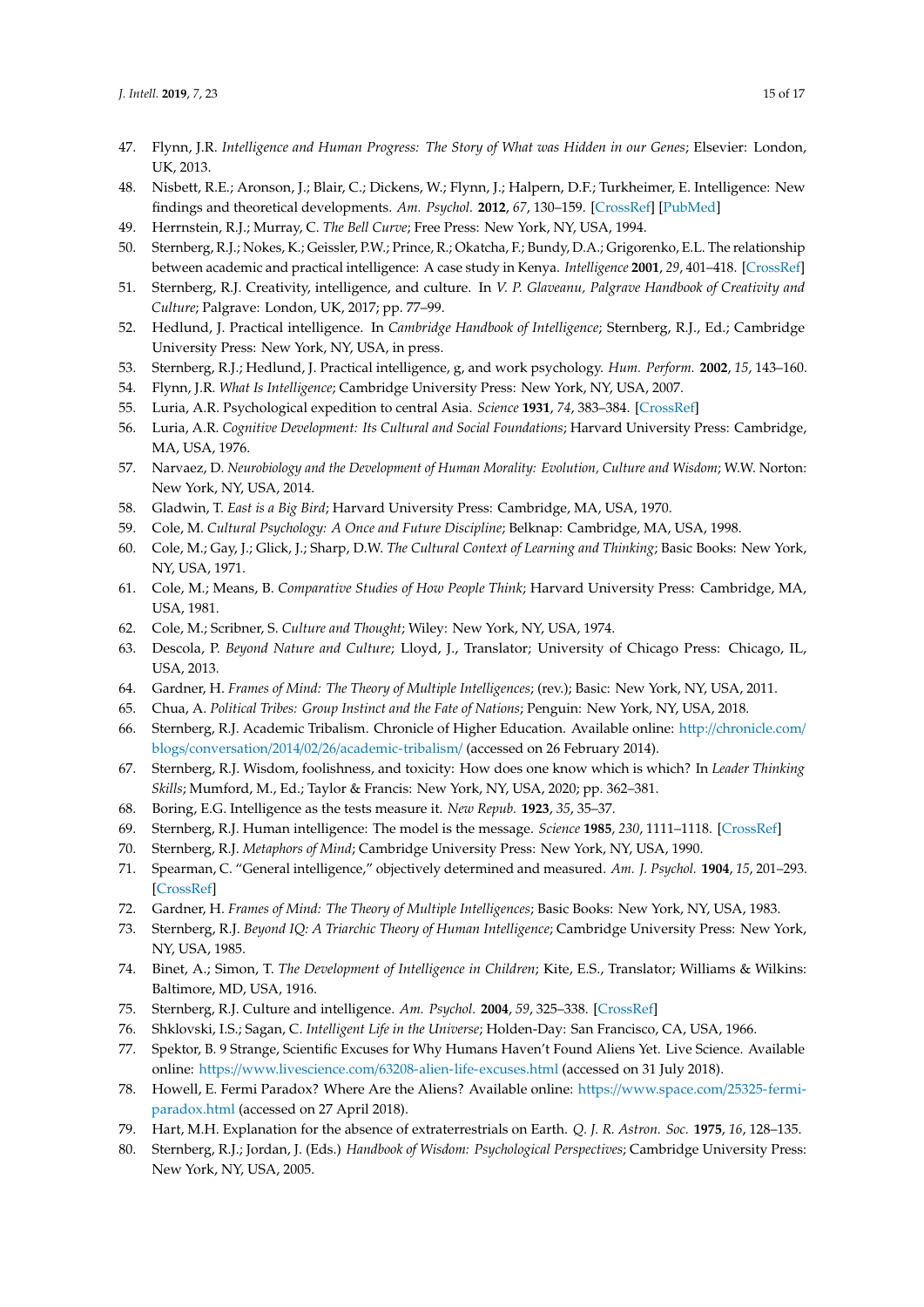- 81. Sternberg, R.J.; Glueck, J. (Eds.) *Cambridge Handbook of Wisdom*; Cambridge University Press: New York, NY, USA, 2019.
- <span id="page-15-0"></span>82. Sternberg, R.J. Introduction to the Cambridge handbook of wisdom: Race to Samarra: The critical importance of wisdom in the world today. In *Cambridge Handbook of Wisdom*; Sternberg, R.J., Glueck, J., Eds.; Cambridge University Press: New York, NY, USA, 2019; pp. 3–9.
- <span id="page-15-1"></span>83. Sternberg, R.J. Foolishness. In *Handbook of Wisdom: Psychological Perspectives*; Sternberg, R.J., Jordan, J., Eds.; Cambridge University Press: New York, NY, USA, 2005; pp. 331–352.
- <span id="page-15-2"></span>84. Sternberg, R.J. Wisdom, foolishness, and toxicity in human development. *Res. Hum. Dev.* **2018**. [\[CrossRef\]](http://dx.doi.org/10.1080/15427609.2018.1491216)
- <span id="page-15-3"></span>85. Sternberg, R.J. The augmented theory of successful intelligence. In *Cambridge Handbook of Intelligence*, 2nd ed.; Sternberg, R.J., Ed.; Cambridge University Press: New York, NY, USA, in press.
- <span id="page-15-4"></span>86. Cropley, D.H.; Cropley, A.J.; Kaufman, J.C.; Runco, M.A. (Eds.) *The Dark Side of Creativity*; Cambridge University Press: New York, NY, USA, 2010.
- <span id="page-15-5"></span>87. Sternberg, R.J. The dark side of creativity and how to combat it. In *The Dark Side of Creativity*; Cropley, D.H., Cropley, A.J., Kaufman, J.C., Runco, M.A., Eds.; Cambridge University Press: New York, NY, USA, 2010; pp. 316–328.
- <span id="page-15-6"></span>88. Markus, H.R.; Conner, A. *Clash: How to Thrive in a Multicultural World*; Plume: New York, NY, USA, 2014.
- <span id="page-15-7"></span>89. Triandis, H. *Individualism & Collectivism*; Westview: Boulder, CO, USA, 1995.
- <span id="page-15-8"></span>90. Nisbett, R.E. *The Geography of Thought: How Asians and Westerners Think Di*ff*erently* . . . *and Why*; Free Press: New York, NY, USA, 1994.
- <span id="page-15-9"></span>91. Greenfield, P.M. You can't take it with you: Why ability assessments don't cross cultures. *Am. Psychol.* **1997**, *52*, 1115–1124. [\[CrossRef\]](http://dx.doi.org/10.1037/0003-066X.52.10.1115)
- <span id="page-15-10"></span>92. Rogoff, B. *The Cultural Nature of Human Development*; Oxford University Press: New York, NY, USA, 2003.
- <span id="page-15-11"></span>93. Deary, I.J.; Whalley, L.J. *A Lifetime of Intelligence*; American Psychological Association: Washington, DC, USA, 2008.
- <span id="page-15-12"></span>94. Sackett, P.R.; Shewach, O.R.; Dahlke, J.A. The predictive value of general intelligence. In *Human Intelligence: An Introduction*; Sternberg, R.J., Ed.; Cambridge University Press: New York, NY, USA, 2020; pp. 381–414.
- <span id="page-15-13"></span>95. Ceci, S.J. *On intelligence* . . . *More or Less: A Biological Treatise on Intellectual Development*; Harvard University Press: Cambridge, MA, USA, 1996.
- 96. Sternberg, R.J. Biological intelligence. In *The Psychology of Abilities, Competencies, and Expertise*; Sternberg, R.J., Grigorenko, E.L., Eds.; Cambridge University Press: New York, NY, USA, 2003; pp. 240–262.
- <span id="page-15-14"></span>97. Sternberg, R.J.; Grigorenko, E.L. Degree of embeddedness of ecological systems as a measure of ease of adaptation to the environment. In *Family Environment and Intellectual Functioning: A life–Span Perspective*; Grigorenko, E.L., Sternberg, R.J., Eds.; Lawrence Erlbaum Associates: Mahwah, NJ, USA, 2001; pp. 243–262.
- <span id="page-15-15"></span>98. Zigler, E.; Seitz, V. Social policy and intelligence. In *Handbook of Human Intelligence*; Sternberg, R.J., Ed.; Cambridge University Press: New York, NY, USA, 1982; pp. 586–641.
- <span id="page-15-16"></span>99. Zigler, E. Intelligence: A developmental approach. In *What Is Intelligence*; Sternberg, R.J., Detterman, D., Eds.; Ablex Publishing: Norwood, NJ, USA, 1986; pp. 149–152.
- <span id="page-15-17"></span>100. Fung, J. *The Obesity Code*; Greystone: Vancouver, BC, Canada, 2016.
- <span id="page-15-18"></span>101. Gorman, S.E.; Gorman, J.M. *Denying to the Grave: Why We Ignore the Facts that Will Save Us*; Oxford University Press: New York, NY, USA, 2017.
- <span id="page-15-19"></span>102. Geary, D.C. Efficiency of mitochondrial functioning as the fundamental biological mechanism of general intelligence (*g*). *Psychol. Rev.* **2018**, *125*, 1028–1050. [\[CrossRef\]](http://dx.doi.org/10.1037/rev0000124) [\[PubMed\]](http://www.ncbi.nlm.nih.gov/pubmed/30211573)
- <span id="page-15-20"></span>103. Sternberg, R.J.; Grigorenko, E.L. WICS: A model for selecting students for nationally competitive scholarships. In *The Lucky Few and the Worthy Many. Scholarship Competitions and the World's Future Leaders*; Ilchman, A.S., Ilchman, W.F., Tolar, M.H., Eds.; Indiana University Press: Bloomington, IN, USA, 2004; pp. 32–61.
- <span id="page-15-21"></span>104. Sternberg, R.J. WICS: A new model for liberal education. *Lib. Educ.* **2009**, *95*, 20–25.
- <span id="page-15-22"></span>105. Sternberg, R.J.; Grigorenko, E.L. *Teaching for Successful Intelligence*, 2nd ed.; Corwin Press: Thousand Oaks, CA, USA, 2007.
- <span id="page-15-23"></span>106. Sternberg, R.J.; Jarvin, L.; Grigorenko, E.L. *Teaching for Wisdom, Intelligence, Creativity, and Success*; Corwin: Thousand Oaks, CA, USA, 2009.
- <span id="page-15-24"></span>107. Frey, M.C.; Detterman, D.K. Scholastic assessment or g? The relationship between the scholastic assessment test and general g. *Psychol. Sci.* **2004**, *15*, 373–378. [\[CrossRef\]](http://dx.doi.org/10.1111/j.0956-7976.2004.00687.x)